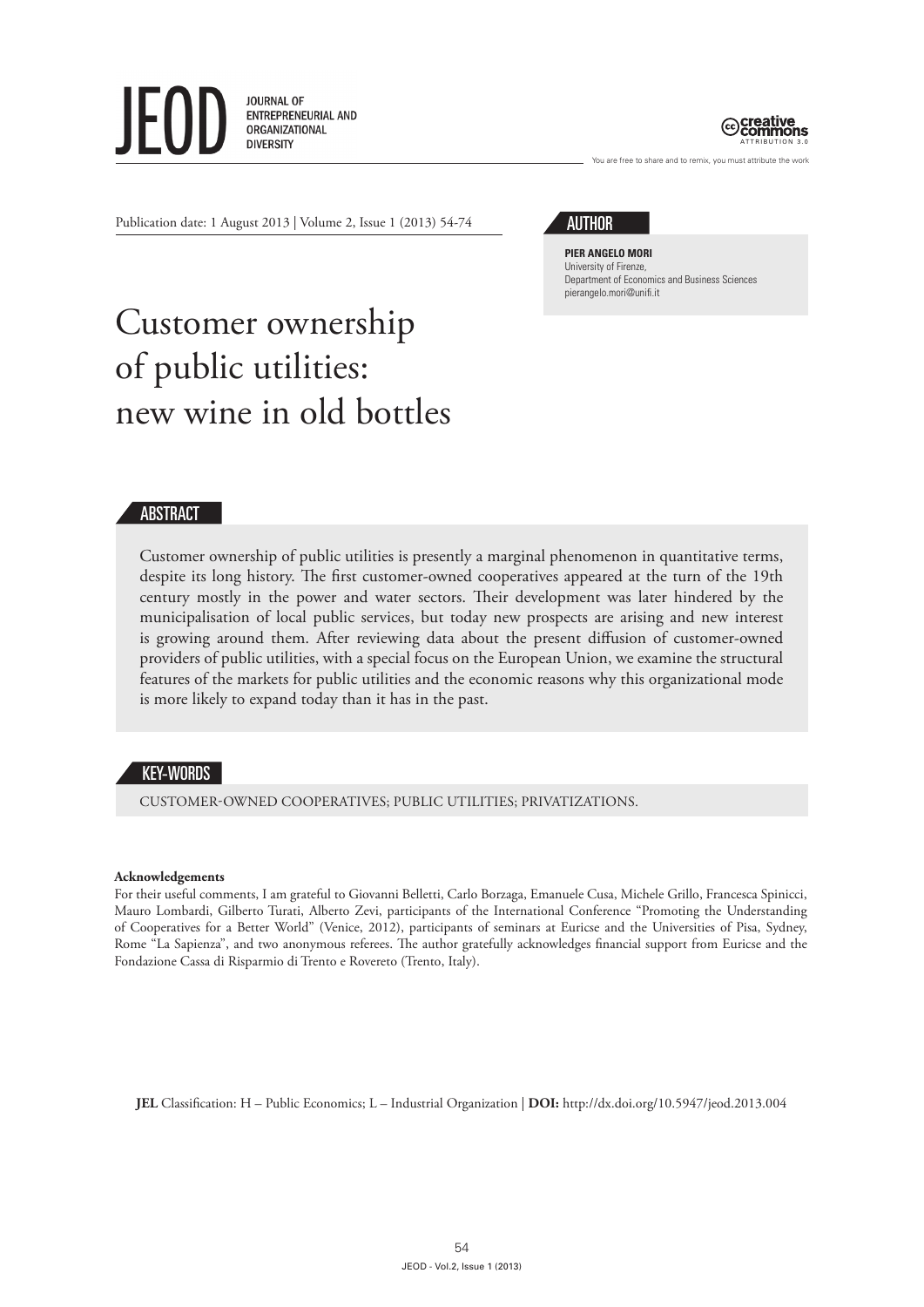# **1. Introduction**

For most of the 20th century, electricity, water and other public utilities were generally provided by governments. For various reasons, at one point they began to retreat from production and started to lift the legal barriers to entry and sell the public enterprises operating these services. Liberalizations, like e.g. that of the European energy markets in the 90's, have let in new competitors with beneficial effects on prices and on the whole they have been a success story. In contrast, privatizations have followed a different path. The phenomenon, which has mainly concerned monopoly markets, developed differently in different countries but one aspect is common to all: public services were privatized everywhere in favour of regulated for-profit enterprises. This privatization $^1$  model has revealed serious flaws over time, particularly with respect to the effectiveness of regulation and the capability of implementing satisfactory service standards, which have triggered citizens' opposition to it. However, the for-profit ownership of privatized utilities is not the only possible alternative to public provision. Another model that is beginning to be looked at with new interest, though not new in itself, is that of community management through customer-owned cooperatives.

The first cooperatives providing public utilities appeared at the turn of the 19th century, not much later than the three major types of traditional cooperatives, i.e. worker cooperatives, consumer cooperatives and cooperative banks. They were all engaged in power and water provision and were set up and run by customers themselves, just like consumer cooperatives and cooperative banks. So far they have lagged behind the major types of cooperatives and today their presence is marginal. The main cause for this was the behavior of governments, which quite early took the upper hand in many essential services, like e.g. water and electricity supply. However, the new situation that is now consolidating makes room for a different scenario. This paper's claim is that both regulation flaws and information asymmetries can possibly be better dealt with by customer ownership than by alternative models.

In the first part of the paper, we review the present state of cooperatives providing public utilities. At the moment, few reliable and consistent data are available on them, perhaps because of their marginal economic weight. To our knowledge, Italy is the only country where a census of these cooperatives is available and thus we start from here. In Italy, the historical cooperatives that have survived up to now are all customer-owned and concentrated in electricity – by far the most important industrial sector where they are present – and water. Customer ownership of the other major public utilities (natural gas supply, transport, telecommunications, waste disposal) is non-existent or nearly so. This picture accords with data from other countries, where again electricity and water consistently appear to be the most important activity fields for these cooperatives.

Does it make sense to organize public utilities as citizen cooperatives? If we were just to look at the numbers of actual realizations so far, the answer would probably be no. Nevertheless, history depends on past circumstances and something that could not be developed in the past might be possible in the future. The main issue addressed in the second part of the paper is whether customer-owned cooperatives can be an appropriate response to privatization problems, as a few experiences around the world suggest. Historically, these cooperatives were born simultaneously to the activation of the service and not by transformation of a previous entity into a customer-owned cooperative. Moreover, they were generally small and located in rural areas. This model was highly innovative when it appeared and has survived with minor changes to this day, but what is now required for new developments is something different, namely a

<sup>1</sup> The transformation of a previously government-owned utility into a cooperative is sometimes referred to as "mutualization" in opposition to "privatization", strictly meant as the transfer of service operation to a for-profit enterprise; see e.g. Holtham (1997). Here, we use privatization for both cases.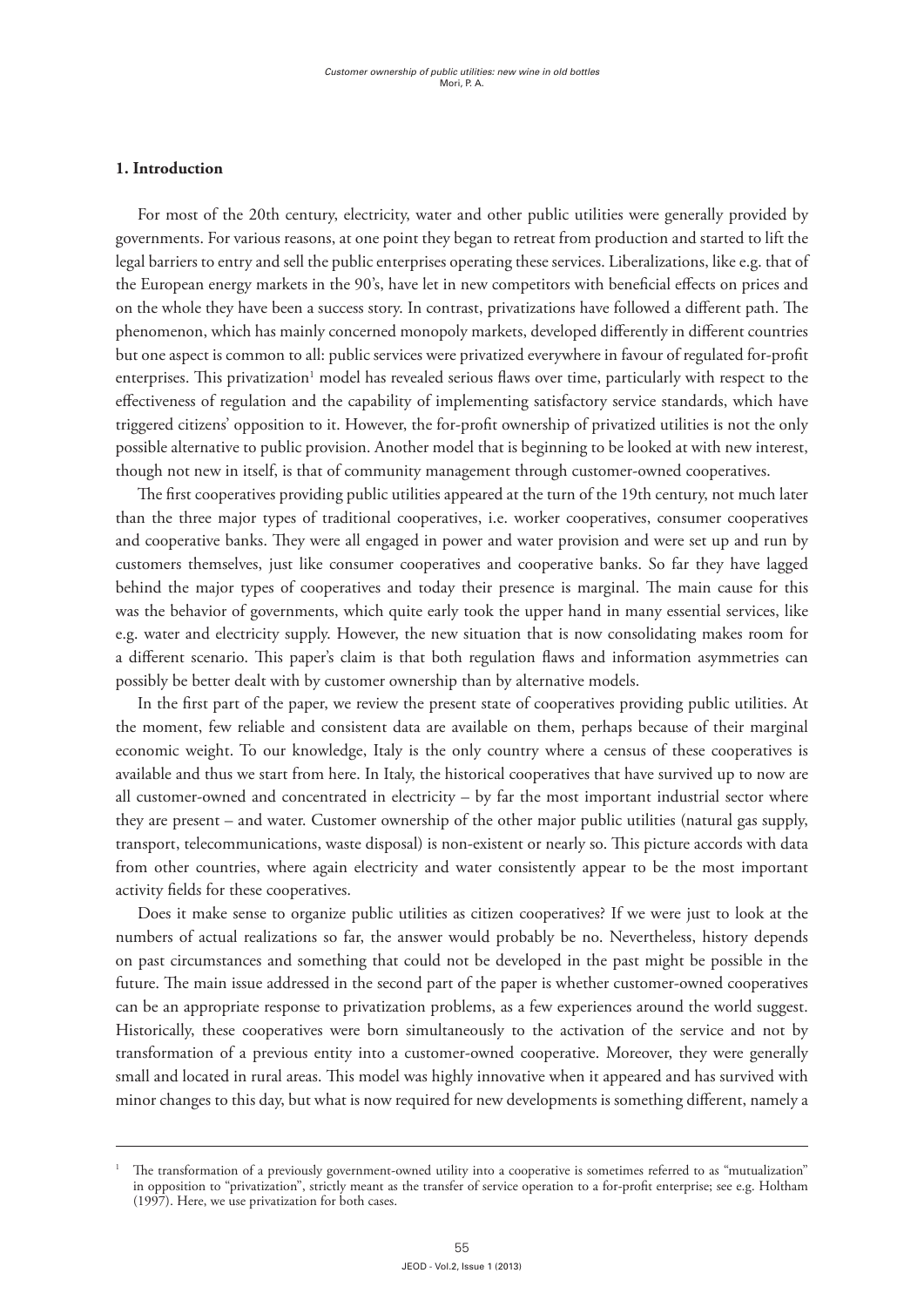medium/large size and urban location. Does such a cooperative model have a chance to develop? In section 4, we look at what economics has to say about this. As we will see, the record is rather poor for the lack of full-fledged theoretical studies or conclusive empirical analyses. In section 5, we review the potential advantages and disadvantages of customer ownership over other organizational modes. We argue that these cooperatives indeed appear capable of coping with the most challenging issues presently affecting public utilities – in particular information asymmetries on service quality and tariff regulation – more effectively than for-profit and public provision. However, further research is needed before clear-cut answers and policy prescriptions can be put forth.

#### **2. Public utilities and customer-owned cooperatives**

The basic feature of public utilities like energy provision (natural gas, electricity, etc.), telecommunications, transport (railway and road), waste management, etc. is that they require the use of infrastructures. This has important economic implications.<sup>2</sup> Indeed, the most relevant problems with public utilities have to do with infrastructures: how to finance them and share their costs, how many users/providers to allow in, at which conditions to allow access, how to meet universal service obligations (often in the face of high marginal costs of users' connection), and so on. The nature of utility markets itself depends on certain features of infrastructures. There are two main cases to be distinguished in this regard: infrastructures that can be used by one service provider only; infrastructures that can be used by several at a time. Access to an infrastructure may be limited either by legal or technological barriers. Since the former are often motivated by the technological features of production processes, technological barriers are in a way the most fundamental (Brock 2002). The evolution of technology sometimes changes the nature of markets too. An example is provided by the retail power market. Today, the same electric grid allows the simultaneous presence of any number of retailers thanks to digital metering and control, whereas before the digital era it was exceedingly costly, if not impossible, to meter power flows along a network.<sup>3</sup> On the other hand, water supply and sewage treatment still generally maintain natural monopoly features in all segments of the market (Littlechild 1988).

In common usage, public ownership of a utility means that it is owned and operated by government, e.g. through a municipal company.<sup>4</sup> Private ownership is the complementary case, where ownership does not rest with government, either directly or indirectly, but with a for-profit company or not-for-profit entity, including cooperatives. Almost everywhere in the West, public utilities were actually born as private services, usually provided by for-profit enterprises and in a minority of cases by customer-owned cooperatives. Later on – at different times in different countries, but overall in the first decades of the 20th century – some of the economically most important utilities were taken over by governments: electricity, natural gas supply, water services, local and long-distance transport, even telephony began to be provided by public enterprises in many countries, including some of the most market-minded ones like the USA. At this stage, public utilities were essentially government-owned monopolies, which started to transform

<sup>&</sup>lt;sup>2</sup> See Spiller (2013) for more details.

We underline that the increase in competition here concerns the retail segment of the market, but not the network itself, which remains a natural monopoly.

<sup>4</sup> According to the definition of the US Environmental Protection Agency, a publicly-owned water system "is owned and operated by a government or public agency" (USEPA 2009, p. 54). The definition can be extended to other public utilities.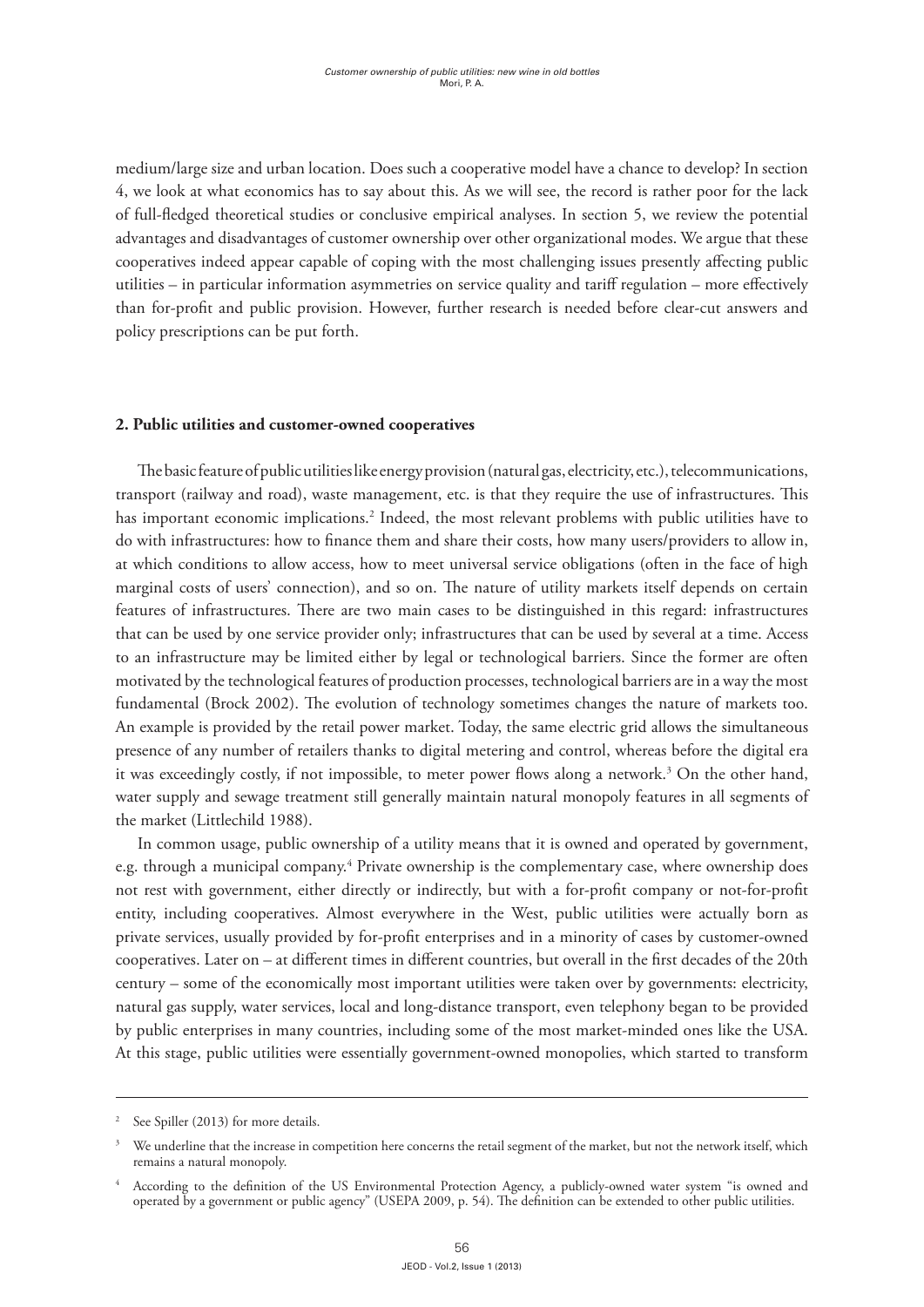in the 70's and 80's when a privatization and liberalization wave spread from the USA and Britain to many Western countries. The demise of government-owned monopolies has been taking place in essentially two ways, the opening of markets to competition, where technically possible, or the transfer of ownership. In both cases, the phenomenon has almost everywhere and always involved for-profit enterprises, though the for-profit operation of public utilities is not the only possible alternative to government ownership: customer ownership is another.

Cooperatives are democratic business organizations owned either by the suppliers of some input to them or their customers, for their mutual benefit or the community's benefit.5 Within this broad class, customer-owned utility cooperatives are characterized by their activity in the field of public utilities and ownership by their customers. Examples include electric cooperatives that produce/distribute electricity, gas cooperatives that distribute natural gas, water cooperatives that provide water services, just to name a few of the most important types (we will see a few more in section 4).

Early cooperatives providing public utilities spread especially in the field of power production and supply. They were all customer-owned – i.e. their members were customers – and of the traditional type, i.e. run solely for their members' benefit. In the pure type of traditional cooperative, all customers are members, as e.g. in some rural electric cooperatives in the United States and Italy. However, the overlapping of the two groups is not necessary and in some of them members were indeed just a subset of patrons, as is usually the case with cooperative banks and consumer cooperatives. Moreover, they had a community streak too, which makes them forerunners of modern community cooperatives (Mori 2013).

If customer-owned utility cooperatives were the first to arise, and still maintain prominence, they are not the only possible type: more recently supplier-owned ones have also begun to appear. The latest renewableenergy cooperatives that are arising in many parts of the world (see section below for more details) are not easy to classify on the basis of the customer vs. supplier ownership divide. A frequent pattern with these cooperatives is the following: a cooperative is established by a group of people who come together with some capital to be invested in a generation project (wind, solar, etc.); the cooperative enters into feed-in tariff (FIT) agreements with a retailer, which in turn applies preferential supply tariffs to the cooperative's members.6 The member benefit is then comprised of a return on capital (usually under a dividend cap scheme) and lower purchase tariffs to individual members as customers of the external power supplier. If the benefit provided to members as power users is predominant, the economic function of power purchase is prevalent over the others and we have a customer-owned cooperative before us. However, sometimes members' trade benefit is limited or non-existent, as in the case of the UK's community finance societies,<sup>7</sup> which invest in renewable energy:<sup>8</sup> these cooperatives are supplier-owned.<sup>9</sup> New electric cooperatives

<sup>5</sup> Cf. the US Department of Agriculture's definition: "A cooperative is a business that is owned and controlled by the people who use its services and whose benefits (services received and earnings allocations) are shared by the users on the basis of use" (USDA 2002, p. 1); cf. also Zeuli and Cropp (2004). This is a non-legal, non-country specific definition, which applies irrespective of whether "cooperative" is contained in the firm's name. In countries like Italy where the cooperative is a legal company type, the name is reserved for those that meet precise legislative requirements: in such cases use of the term for scientific purposes ought to be restricted to the legal meaning.

<sup>&</sup>lt;sup>6</sup> Cf. Willis and Willis (2012, p. 6) with reference to Britain, but the same basic scheme is found with minor variations in other countries as well.

<sup>7</sup> These enterprises are identified as cooperatives by Cooperatives UK (2009, p. 32).

<sup>8</sup> For example, Baywind Energy Co-operative Ltd in Cumbria (UK) (www.baywind.co.uk last visited 26/11/2012).

There is an analogy between them and some producer cooperatives like e.g. agricultural manufacturing cooperatives. In the latter, farmer-owners feed in their produce as an input for the cooperative's production, while in the former members provide capital, which is the major input for the cooperative's activity (but, in contrast to for-profit firms, within a democratic governance framework).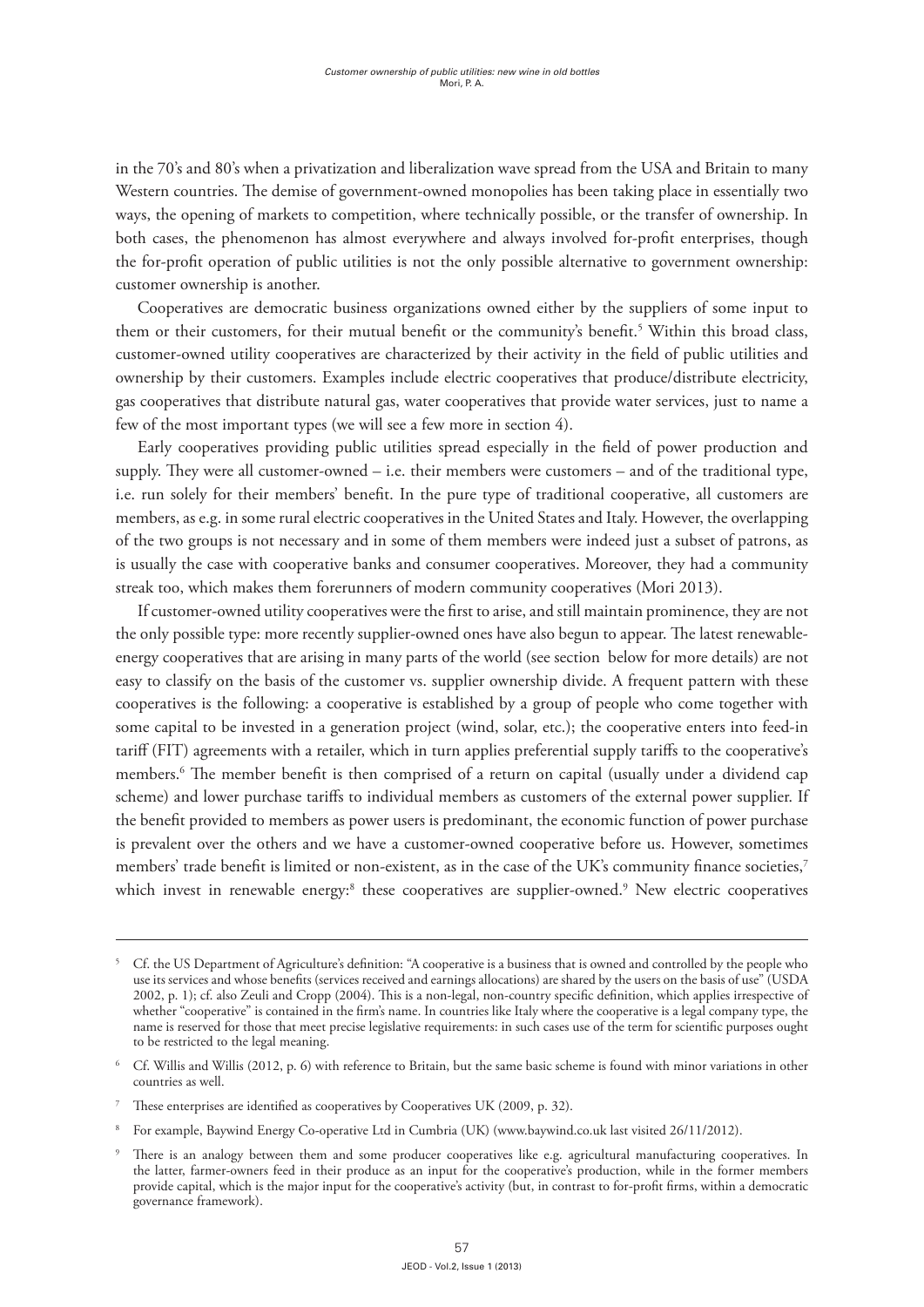are then a borderline case, whose assignment to either category requires consideration of a number of organizational features on a case-by-case basis. This is true of other cooperatives as well and in general the type of business activity alone is not sufficient for the classification of cooperatives providing public utilities.

The nature of cooperatives providing public utilities has evolved over time too. An initial change concerns their social background. While early ones catered to socially homogeneous customers/members, mainly in small rural areas, today's offspring have a composite social background in accordance with a general trend in the cooperative evolution. Moreover, their organizational models have diversified too. The 19th century's unique model was that of the traditional cooperative run for its members' benefit, either pure (fully mutual, i.e. not admitting trade with non-members) or impure (non-fully mutual). In the late 20th century, new models appeared, particularly that of the public benefit cooperative whose purposes are in the community interest (Mori 2013, for more details). As a result, today in the field of public utilities, traditional cooperatives abide beside public benefit cooperatives, like e.g. the UK's community finance societies operating in the energy sector.

#### **3. Cooperatives and public utilities: a few facts**

Today, cooperatives providing public utilities are a small segment of the cooperative movement and an even smaller one of the industrial sectors where they operate. This is perhaps the reason why it is so difficult to find reliable and comprehensive data about them, with the conspicuous exception of the US electric cooperatives on which a large amount of data is available. Italy is certainly not the country where the phenomenon is most developed in the world, but it is to our knowledge the only one in which a nationwide census of customer-owned utility cooperatives is available. Hence, it is convenient to start from here.

The survey was carried out in 2010 and focused on the customer-owned cooperatives active in the following local public utilities: energy, water, waste disposal, local transport and telecommunications (Spinicci 2011).<sup>10</sup> In 2009, the reference year of the survey, all the active cooperatives<sup>11</sup> turned out to be concentrated in the energy and water sectors with a nominal presence in telecommunications.12 On the other hand, none of the cooperatives were reported from the waste disposal and transportation sectors (although both sectors have several worker cooperatives).

In the energy field, the only subsectors where cooperatives are actually present are electric power generation and supply, natural gas supply and district heating. In the natural gas market, the cooperative presence is limited to just one enterprise.13 There were 27 customer-owned cooperatives operating district

<sup>&</sup>lt;sup>10</sup> The five sectors are those periodically surveyed by the Italian Observatory on Local Public Utilities run by the *Consiglio Nazionale dell'Economia e del Lavoro* (an agency of the Italian government), http://cnelspl.portalecnel.it/SPL.

<sup>&</sup>lt;sup>11</sup> In Italy, the cooperative company, or simply cooperative, is a specific legal form and the term is reserved for entities that are incorporated in this form.

<sup>12</sup> Just two were identified in this subsector, both engaged in mobile telephony, *Cutnord Società Cooperativa* (Imola) and CUT (Prato, Tuscany). The largest Italian retail cooperatives offer mobile phone services under the brand Coopvoce, but this is not a stand-alone business and therefore is not considered in the survey.

<sup>&</sup>lt;sup>13</sup> AEG Scarl is a large historical cooperative, which at the turn of the 19th century introduced gas street lighting and household supply in the town of Ivrea (Piemonte), where it is still the main provider. Its present membership is about 50,000.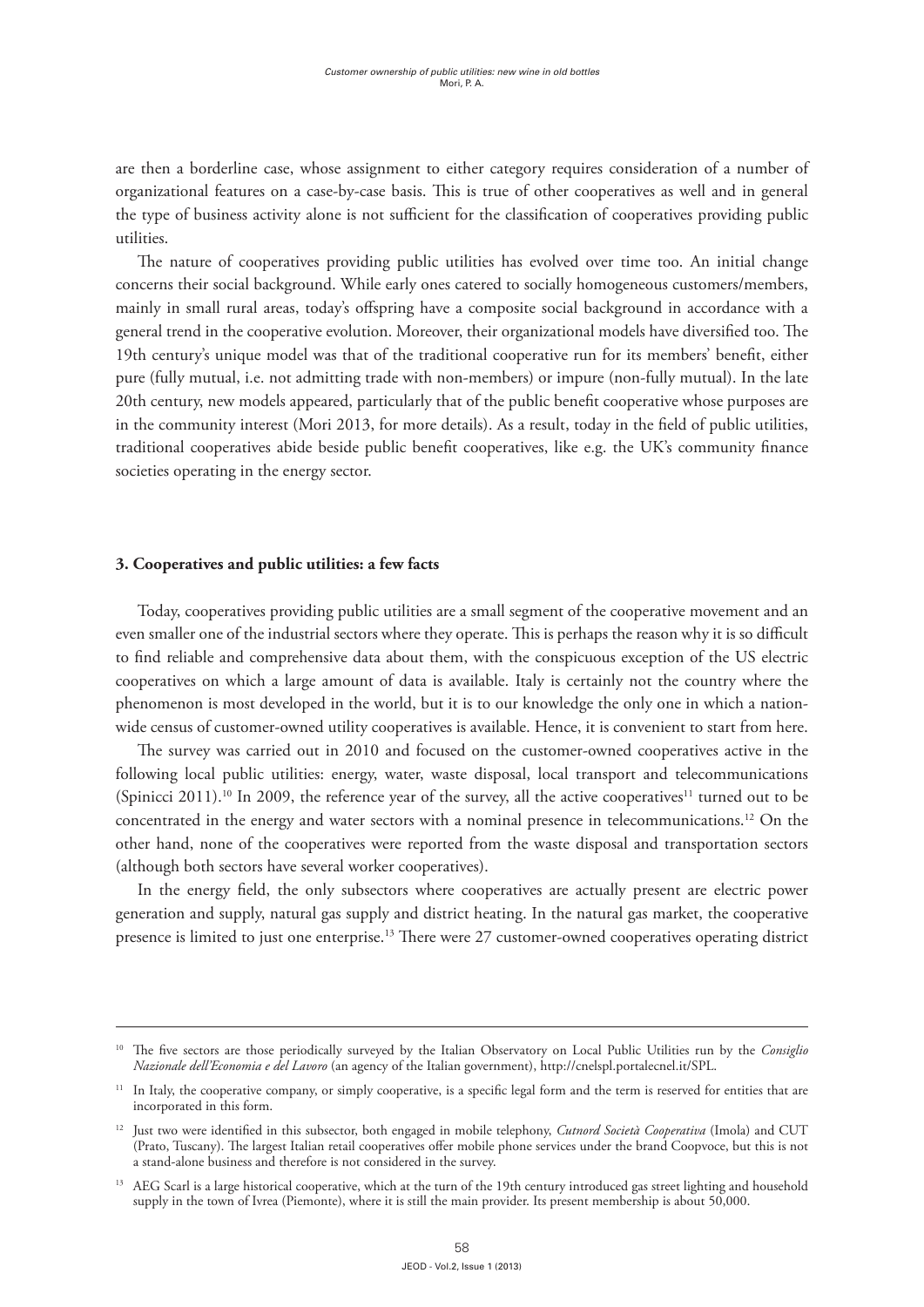heating as of 2009, all of them quite small, with an average membership of less than 200.<sup>14</sup> The economically most relevant energy subsector is by far that of "electricity". However, it should be mentioned beforehand that the weight of electric cooperatives is very small if compared with the market size. In 2009, 32 customerowned electric cooperatives were active in Italy out of a total number of 39 units: customer ownership is then the most widespread model in the field. They had over 24,000 members and 40,000 customers. In the same year, the total number of power distributors was 144,15 but the ratio of cooperatives to the total grossly overstates their weight. A more realistic indicator of size is the ratio of the GWh's supplied by operators with less than 5,000 customers (623 GWh), to which belong all electric cooperatives (see below), to the total supply of 279,846 GWh. By this standard, cooperatives' market share is less than 0.22%. A large majority (71%) of these cooperatives were established before 1962, the year of Italy's electricity nationalization (some of them actually stand among the oldest power companies in Italy);<sup>16</sup> just a few were established after the 90's market liberalization. All the surveyed electric cooperatives produce power from renewable sources and almost all of them (88%) supply power directly through their own grids. Moreover, the historical ones (established before 1962) are all engaged in hydro-power production and so are some of the later ones.

The following chart represents the distribution of these cooperatives by location. The regions shown in Figure 1 belong to Northern Italy, but the cooperatives we are talking about are actually found in a narrower area, the Alps. All of them are located in small alpine villages, sometimes in secluded valleys.



Figure 1. Italy's electric cooperatives (hydro-power): regional distribution

<sup>&</sup>lt;sup>14</sup> It is interesting to note that the large majority of them (25) are located in Alto Adige (South Tyrol), all in rural areas, and the remaining two are located in the town of Bologna.

<sup>15</sup> As reported by the Italian Authority for Electric Power and Natural Gas (www.autorita.energia.it/it/dati/eem71.htm, *Attività dei distributori*).

<sup>16</sup> The oldest one is the *Società cooperativa per l'illuminazione elettrica*, founded in 1894 at Chiavenna (SO). On the first electrification stages in Italy see Mori (1992).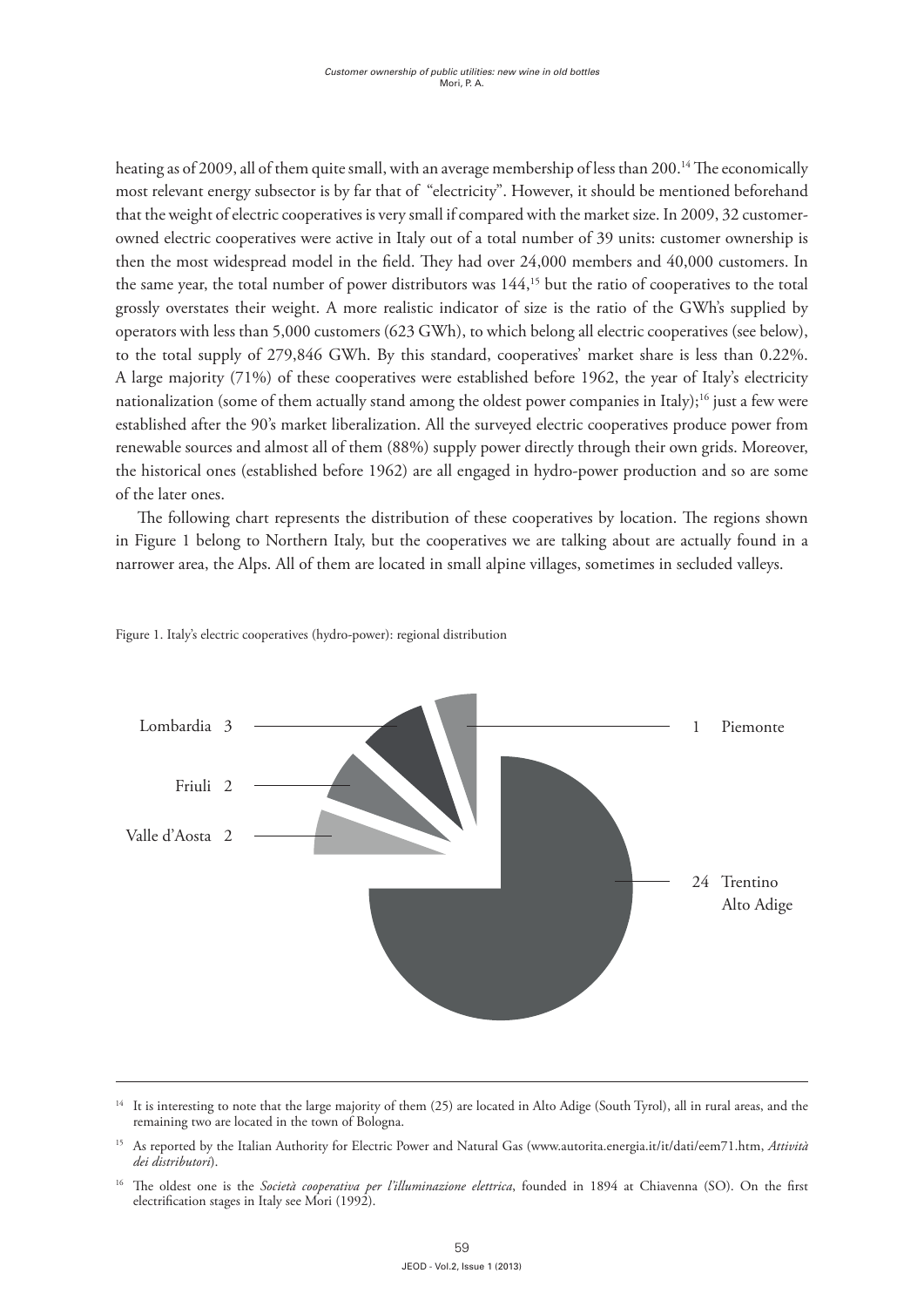A second noteworthy fact is their average size: most of them are small with a membership below 1,000 (Figure 2). In sum, these cooperatives are few in number and are characterized by their small size and non-urban location. Before the market liberalizations of the 90's, these cooperatives were in most cases sole providers in their territories, thanks to the ownership of proprietary grids (today, after liberalization, other retailers have entered those markets, including state-owned ENEL). In other words, here we are in the presence of local "monopoly" markets served by customer-owned cooperatives, a provision model to which we will return in the next chapter.



Figure 2. Italy's electric cooperatives (hydro-power): distribution by membership size

The latest stage in the evolution is the rise of cooperatives that generate power from renewable sources other than conventional hydro-power technology (i.e. without the use of dams), i.e. mainly photovoltaic and wind, but also other sources. In accordance with what is already occurring in other countries, most notably Germany (see below), growth is expected to be strong in this field in the future, but only a few seem to have been established in Italy.<sup>17</sup> The survey, however, excludes these new cooperatives due to lack of reliable data sources.

Water is the other sector where a cooperative presence of some relevance was found by the census. Of the two main branches of water services – supply and sanitation – cooperative entities are active only in

<sup>17</sup> One of these is *Retenergie Società Cooperativa*, Racconigi (CN).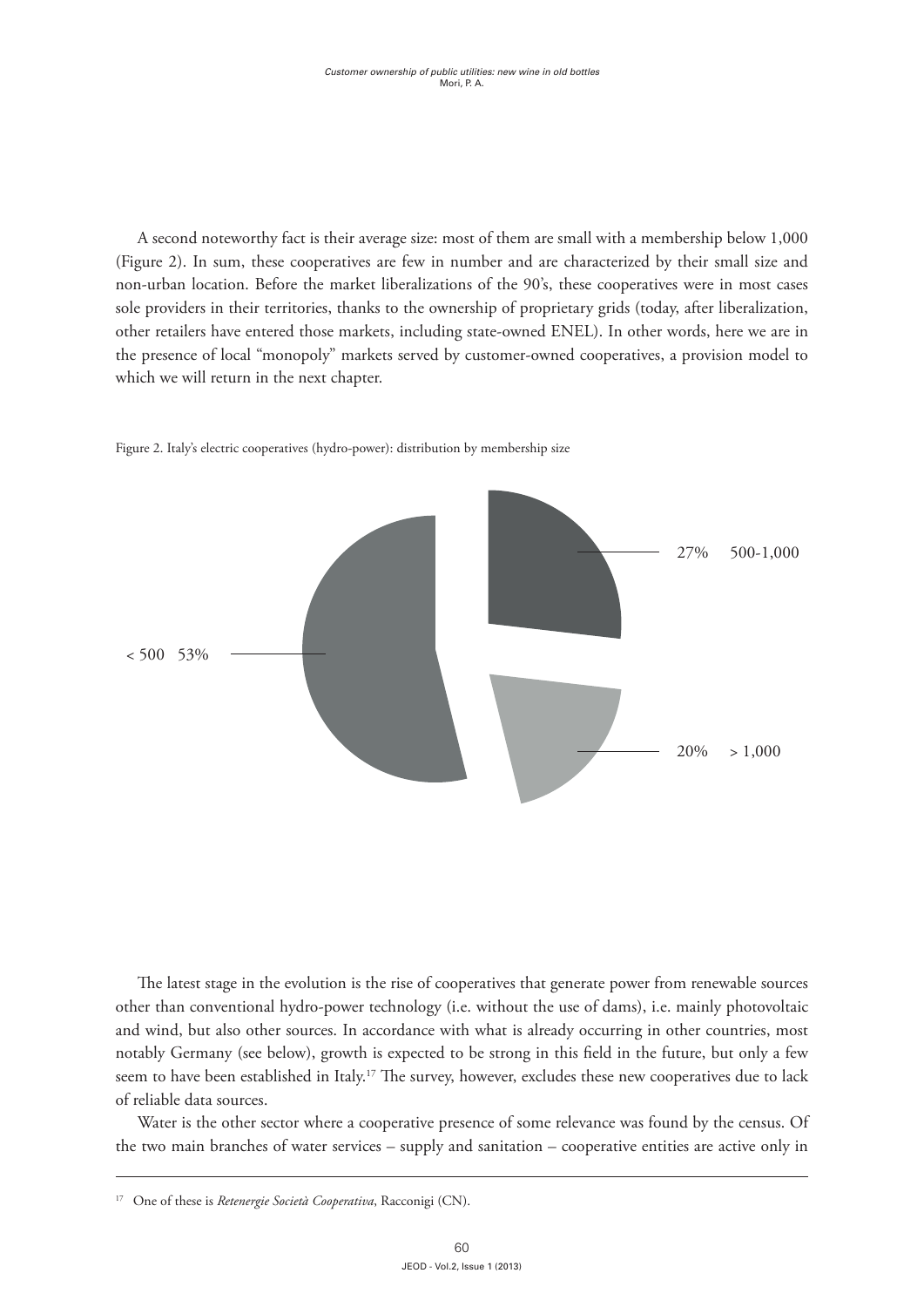the former. At the moment, the most onerous part of the business, sanitation, is completely absent from the cooperative landscape. The numbers here are even smaller than in the energy sector. The census reports nine customer-owned water cooperatives serving households (six in South Tirol/Alto Adige, three in the Piemonte region) and two serving industrial customers. This is all that was found to exist in Italy at the time of the survey under the legal hat of the cooperative enterprise. However, in the water sector, there is also a numerically important presence of entities not incorporated as cooperatives, but similar to them in all substantial respects (democratic governance, asset lock, dividend cap) and hence belonging to the same class. They go under different names, most often *consorzio idrico* (water consortium), and are found in several parts of Italy, although the phenomenon is difficult to gauge due to lack of consistent and reliable data sources. As a matter of fact, Spinicci (2011) was able to survey only those operating in the Piemonte region and belonging to the *Associazione delle acque libere* (Free water association), 29 in total (no similar representative bodies are known to exist in other parts of Italy). All the surveyed consortia are located in small villages, often in remote areas, with small memberships. Hence, the picture closely resembles that of the hydro-power sector previously reviewed.

The description of the Italian situation by and large fits other countries too and is qualitatively representative of this branch of the cooperative movement around the world. Europe's cooperatives are mainly present in the electricity and water sectors and mainly on a small scale and in non-urban areas, just as in Italy.18 Before looking at a few data, a caveat is to be made. Unlike the Italian census, which keeps records of cooperatives' ownership structure, the sources from which the next data are drawn generally do not. Whereas for certain services like water it is implicit that cooperative members are customers (and possibly certain public institutions too,<sup>19</sup> in addition to customers), for others – especially electricity – this is not warranted and some of them are instead supplier-owned, as we have seen. The liberalization of some public services in Europe has stimulated the emergence of new cooperative providers.<sup>20</sup> The sector where the phenomenon has been stronger is no doubt energy: in several European countries (Germany, Austria, Britain, Denmark, Italy, etc.) many community renewable energy initiatives are now under way (Dubois and Saplacan 2010; Schreuer and Weismeier-Sammer 2010). However, an encompassing picture of what is going on in Europe as a whole and even in the single countries is missing.

At present, the country for which the most systematic data are available is Germany, where more than 350 new electric cooperatives are reported to have arisen since the liberalization of the energy market in 1998 (Müller and Holstenkamp  $2012$ ).<sup>21</sup> Some of them are cooperatives engaged in power production without retail distribution (i.e. producer cooperatives where individual electricity producers get together to take advantage of joint production), while others are customer-owned cooperatives engaged in distribution too.<sup>22</sup> Published data do not distinguish between the two types;<sup>23</sup> however, other sources confirm that at least a part of the latter are customer-owned (see the cases reported in Eigner-Thiel 2005; see also Toke 2005), despite the impossibility of quantifying the phenomenon due to lack of data. In France, besides

However, in Finland there is a cooperative presence in telecommunications too, see below.

<sup>&</sup>lt;sup>19</sup> For example, this is often the case with the electric cooperatives of South Tyrol (Italy), whose members sometimes include municipalities.

<sup>&</sup>lt;sup>20</sup> For a survey of liberalizations in a few public services in Europe, including electricity, see Hermann et al. (2008). About liberalizations in network industries see Finger and Laperrouza (2011). Similar phenomena, though in a different institutional context, are reported in the USA (Wilson et al., 2008) and in some developing countries (Yadoo and Cruickshank 2010).

<sup>&</sup>lt;sup>21</sup> For more on Germany see: Mautz et al. (2008); Holstenkamp and Ulbrich (2010).

<sup>&</sup>lt;sup>22</sup> The *BürgerEnergie Berlin* cooperative falls into a third category: distribution without production.

<sup>23</sup> In the survey quoted by Müller and Holstenkamp (2012), cooperatives are generically identified by their registration as cooperatives and by having their main business activities in the energy sector (ibid., p. 5).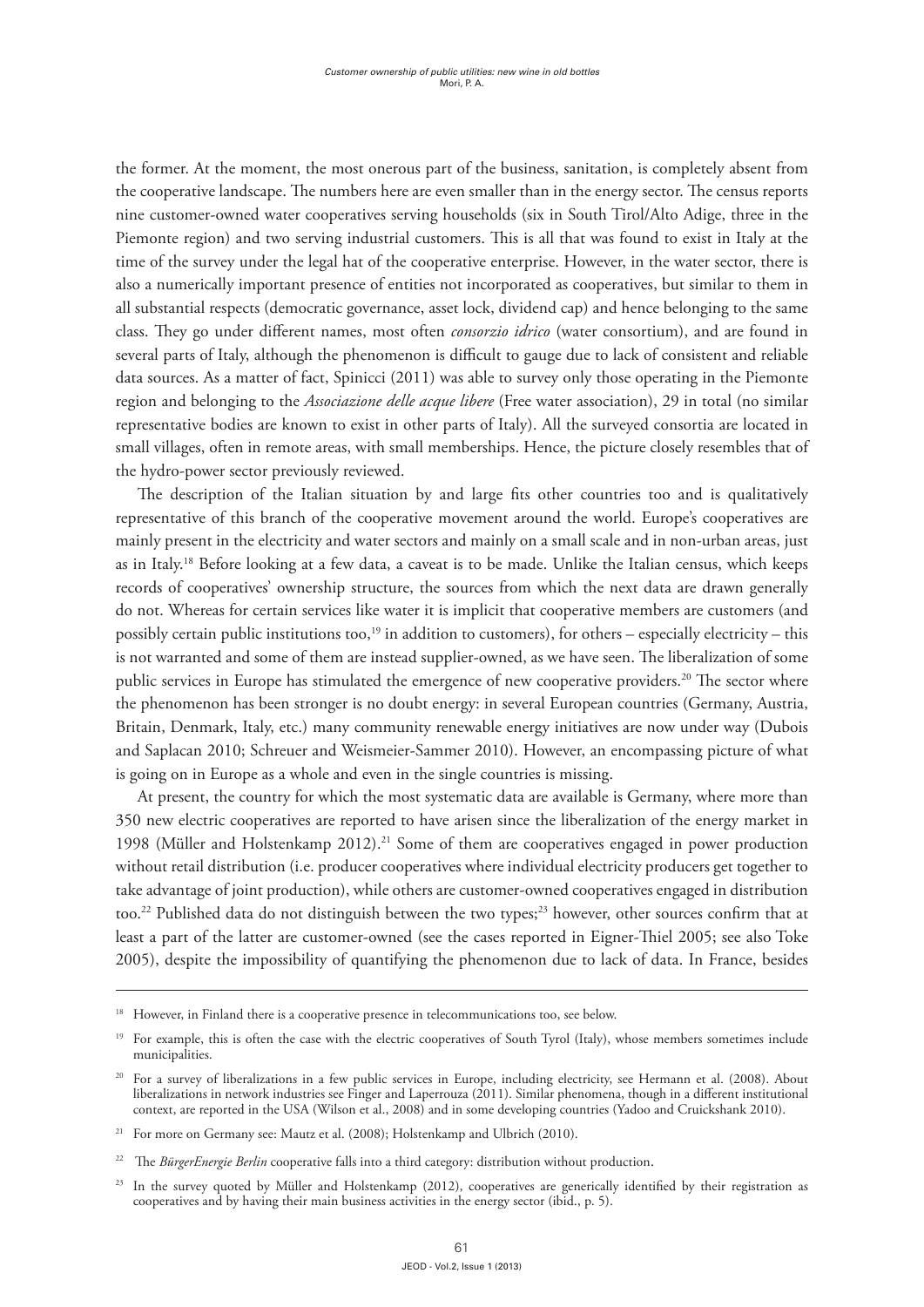a large electric cooperative (Enercoop SCIC, 50,000 members), various SICAE (*Sociétés d'intérêt collectif agricole d'electricité*) are engaged in renewable energy production with a total of about 250,000 customers. In Denmark, wind power cooperatives total about 150,000 members<sup>24</sup> and there are over 2,500 small water cooperatives.25 In Austria, 12% of rural water services are cooperative-based (Bauby 2012). In Britain, community interest cooperatives (CIC) engaged in wind, hydro and photovoltaic power generation are rapidly spreading, but here too a complete picture is missing.26 In Finland, the majority of water companies with less than 1,000 customers are cooperatives, mainly in rural areas.<sup>27</sup>

Outside Europe, the phenomenon is widely present too. In the United States, as we have already noted, electric cooperatives (supply only) are a very strong reality in the countryside where according to the NRECA they serve about 42 million people.28 Still in the USA, most of the water systems classified by the US Environmental Protection Agency as "very small" (less than 500 customers) are customerowned (through e.g. non-profit cooperatives, homeowners' associations, etc.).<sup>29</sup> More rural electric and water cooperatives are found in Argentina,<sup>30</sup> Canada, the Philippines<sup>31</sup> and many other countries.<sup>32</sup> For the sake of completeness, it is to be noted that customer ownership of "telecommunications" is present in a limited number of countries like Finland, the USA, Argentina and Bolivia (Calzada and Dávalos 2005).33 Moreover, a significant presence of customer-owned "natural gas" utilities is found in some states of Canada, but this is an absolute exception to the global picture, in which gas cooperatives are quite rare.34

To sum up, today cooperatives providing public utilities generally appear:

- 1. concentrated in "electricity" production/supply and "water" supply;
- 2. " $\frac{10^{10}}{2}$   $\frac{10^{13}}{2}$
- 3. located in "rural" areas.

In developed countries, where basic public utilities are by and large already in operation, the entry of new cooperatives into public utilities can no longer occur through the activation of a previously nonexistent service, as was the case with historical cooperatives, but requires that cooperatives take over a share of an existing market. Thus, there are in fact essentially two ways of entry into public utilities. The first is by acquisition of the service franchise held by the incumbent operator, if the market is a legal monopoly. This occurs when a previously government-owned utility is privatized or a privatized for-profit enterprise is

- $27$  According to Takala et al. (2011, p. 11) there are about 1,400 in total.
- <sup>28</sup> www.nreca.coop/members/Co-opFacts/Pages/default.aspx (last visited 12/01/2012).
- <sup>29</sup> According to a report by the National Rural Water Association (NRWA, 2004, p. 2).
- <sup>30</sup> FACE (*Federación Argentina de Cooperativas de Electricidad y Otros Servicios Públicos*) reports that 10% of electric power is provided by cooperatives and 58% of rural customers are served by cooperatives. The total number of associates is over 180 cooperatives nationwide (www.face.coop/es/servicios/el-cooperativismo-en-cifras/, last visited 12/03/2012).
- $31$  The NEA (2011) reports a total of 119 electric cooperatives.
- <sup>32</sup> Even in some of the poorest LDC's like Nepal, Bangladesh, etc. (Yadoo and Cruickshank 2010).
- <sup>33</sup> In Bolivia, the telecommunications market is even dominated by customer-owned cooperatives (ibid.).
- <sup>34</sup> For instance, in Alberta, the Federation of Alberta Gas Co-ops comprises 81 natural gas utilities of which 59 are cooperatives, and claims to be "the largest rural gas system in the world" (www.fedgas.com/, last visited 12/05/2012).
- <sup>35</sup> Most of them, not all: indeed, some of the US electric cooperatives are relatively large, but they are exceptions.

<sup>24</sup> In 2004, as reported on the official government site http://denmark.dk/en/green-living/wind-energy/ (last visited 12/01/2012). On electricity liberalization in Denmark see Olsen and Skytte (2002).

<sup>&</sup>lt;sup>25</sup> The data is provided by Hukka and Katko (2009).

<sup>26</sup> More than 30 new establishments classified as cooperatives by Co-operatives UK have arisen since 2008 (Willis and Willis 2012, p. 4). Energyshare.com reports many new projects in these fields throughout the country but no survey seems to have been made so far.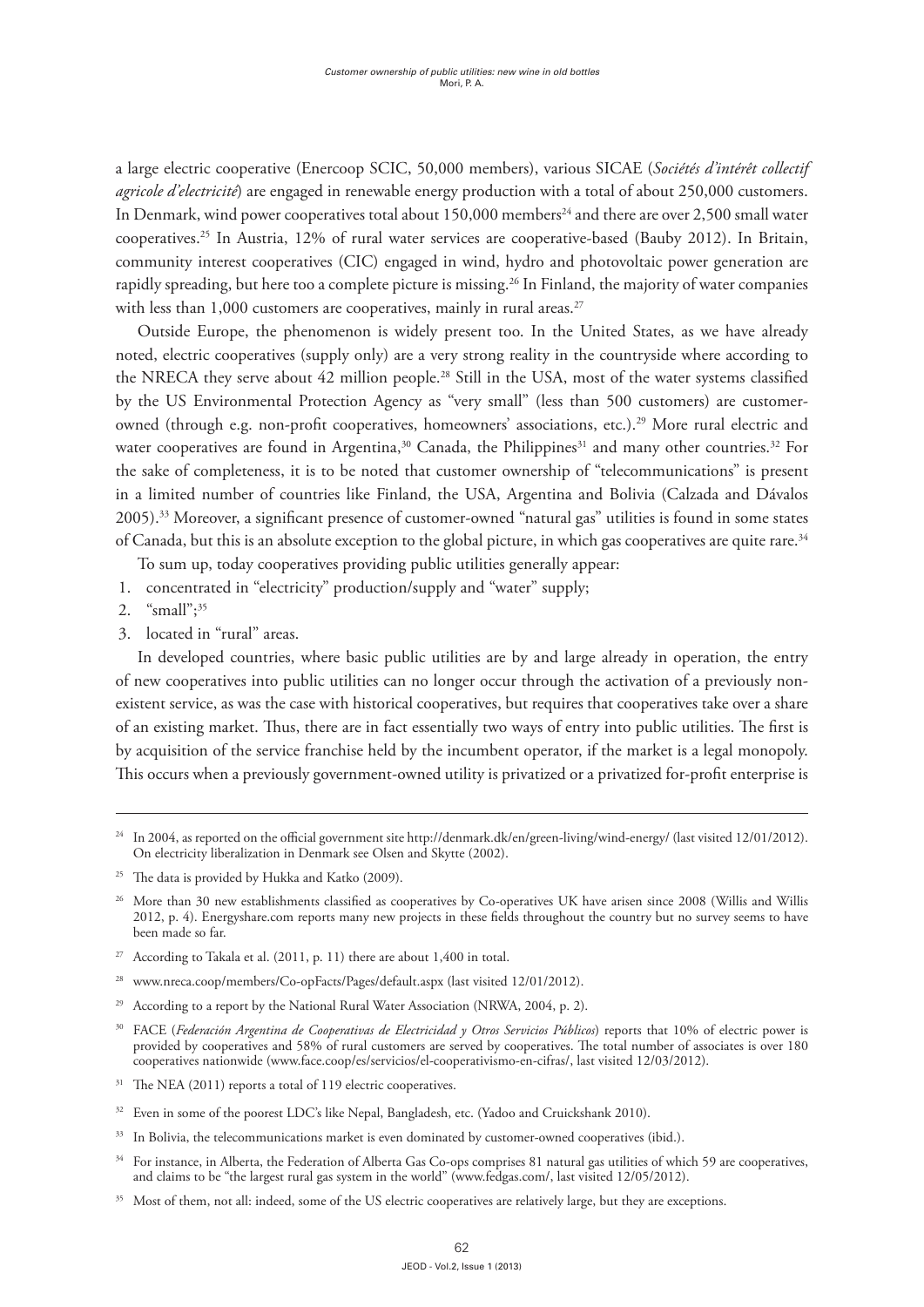subsequently mutualized. The second way is relevant to oligopolistic markets (sometimes stemming from previously monopolistic markets, which the evolution of technology opens to competition, cf. section above) and consists of the creation of new firms without the exit or take-over of incumbents. As we have seen, this is already under way in many countries, often after market liberalizations as in the energy sector in the EU.<sup>36</sup> In the rest of the paper, we focus on the first way: the entry of citizens' cooperatives in monopolistic public utilities, which at the moment is largely hypothetical, but may become reality in the near future. Two main questions loom over this perspective. The first concerns the cooperative model: is the presently most widespread type of cooperatives in the field – small and rural – the only feasible and efficient one? Or can different types – in particular large and urban – be efficient too? The second one is whether there are new facts that make it possible for new cooperatives of this kind to arise. In the next section, we address the first question and in section 5 the second one.

# **4. A new model of customer ownership of public utilities?**

As we have seen, historical cooperatives providing public utilities were mostly located in rural areas and were small in size. Moreover, they were established simultaneously with service activation in the local area. Let us now look at a few cases that display quite different features. The water cooperative of Santa Cruz de la Sierra in Bolivia (Saguapac) was established in the late 70's by the transformation of a previous government-owned business. It serves a large district of the city totalling over 700,000 customers (for details on its organization and operations we refer to the field study by Ruiz-Mier and van Ginneken 2006). The second example is quite well known. In the late 90's at Cochabamba (Bolivia), the privatization of the local water company unleashed popular protest, which soon degenerated into a revolt. In the end, the multinational contractor was forced to quit and the water company was again transferred to the local government.37 In some districts, however, water supply was taken on by associations of residents, which are close in nature to the cooperatives described above although they are not legally cooperatives (Bakker 2008). The third example is BürgerEnergie Berlin, a newly established citizen cooperative whose aim is to bid for Berlin's electric grid and supply electricity to the city.<sup>38</sup>

These organizations are customer-owned and provide services – water and electricity – which are of general interest to a community, since they affect the welfare of every resident in their territory, and essential, since they affect it in a substantial way. In this respect, they are similar to the old electric cooperatives – they actually belong to the same class – but they differ from them in two main respects: they are located in urban areas and serve large numbers of customers. A further difference is that here customer ownership stems from the transformation of an existing business entity, while, as we have seen, the old cooperatives operating public utilities were established simultaneously to the original service activation. Note that all the previous examples concern public utilities that remain monopolies after the take-over by the cooperative.

The crucial question is of course why cases of this kind are so few (even conceding that there may be

<sup>&</sup>lt;sup>36</sup> A sizeable literature on this phenomenon is now available, for a survey see Schreuer and Weismeier-Sammer (2010).

<sup>&</sup>lt;sup>37</sup> For an account see Olivera and Lewis (2004).

<sup>38</sup> In their statement of purpose, BürgerEnergie Berlin declare: "We are a free, cross-party coalition of citizens, committed to building a viable, sustainable and democratic energy policy in Berlin. In our cooperative each member has one vote regardless of the amount of his investment". (www.buerger-energie-berlin.de, last visited 10/08/12; our translation from German).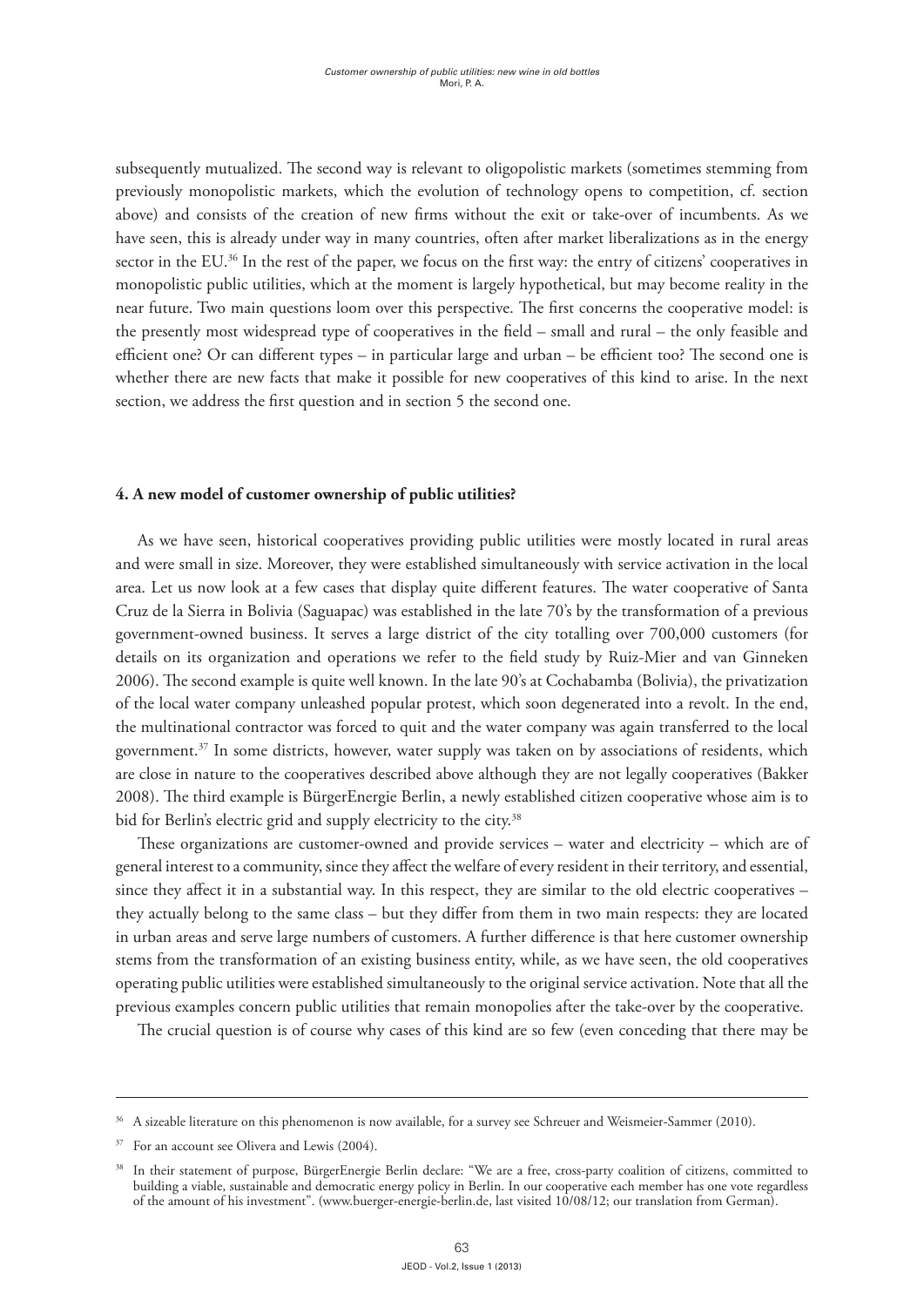further cases besides those quoted, it is evident that the numbers are very small).<sup>39</sup> Is it because there have so far been contingent obstacles or else because there are structural problems that make it difficult to replicate the model? More specifically, are rural location and small scale "natural" features of cooperatives providing public utilities? If this were so, the few cases not displaying them should be regarded as exceptions to the rule with few hopes for further diffusion. In the contrary case, they might develop beyond their present boundaries. Given the very limited empirical basis available at the moment, an answer may come only from economic theory, but here the phenomenon is largely ignored, as Hansmann already lamented in 1996 (Hansmann 1996, p. 196). The situation has not changed since and Hansmann's explanation attempt of the observed regularities in the field, although unsatisfactory in some respects, remains the most systematic available.40 It is then worth examining it at some length.

In Hansmann's analysis, a business ownership structure is identified by the category of stakeholders who own it (most commonly: workers, investors or customers). The basic assumption of his theory is that a group of stakeholders emerges as owners if it is the most efficient one in terms of organizational costs, i.e. the sum of contracting and ownership costs is minimized by the assignment of ownership to that group.41 Reduced to bare bones, Hansmann's argument is as follows. If in a given situation we observe an ownership structure, we must conclude on the basis of the previous assumption that that structure must have an organizational cost advantage over the other options in the specific situation. The analyst's task is then simply to find out in which costs<sup>42</sup> that ownership structure is more advantageous and this is just what the analyst tries to do with regard to US utility cooperatives, especially electric ones (Hansmann 1996, chap. 9). This attempt, however, lacks both a theoretical and empirical basis. The analyst makes no analysis of the conditions under which an ownership structure can be efficient in general, nor an empirical analysis of the various costs identified, to establish which of them causes an observed structure to prevail over the others in concrete situations.

Hansmann in fact limits himself to observing that US electric cooperatives "[…] probably […] face higher costs of ownership in urban markets as compared with rural markets" (Hansmann 1996, p. 174), namely the costs of collective decision-making. He notes that the proportion of lease-holders and commercial/industrial customers over the total number of customers is higher in towns than in the country.43 According to him, this fact implies greater interest conflicts among customers, and hence larger collective decision-making costs in town than in the country, which should explain the observed regularities.44 The problem with this explanation attempt is that the description of the differences between

<sup>&</sup>lt;sup>39</sup> A related case that can be included in the group is Glas Cymru (UK), the non-profit company operating water services in Wales, which took over from a previous for-profit incumbent in 2000 (various aspects are analyzed in Morse 2000; Birchall 2002a, 2002b; Kay et al. 2007). Glas Cymru is akin to the utility cooperatives we are discussing here, but its governance does not involve the direct participation of citizens.

<sup>40</sup> There are several contributions that apply Hansmann's framework to a specific utility like e.g. Birchall (2002b) and Morse (2000) to water services, Olsen and Skytte (2002) and Müller and Rommel (2010) to electricity. These, however, make no progress on the theoretical plane with respect to Hansmann (1996), which is still the reference contribution for the institutionalist approach in this field.

<sup>41</sup> For more details see chaps. 1-3, Hansmann (1996).

<sup>&</sup>lt;sup>42</sup> According to Hansmann, there are three types for each of the two main categories, contracting (market power, lock-in, asymmetric information) and ownership costs (monitoring, collective decision-making, risk-bearing).

<sup>&</sup>lt;sup>43</sup> "[...] residential (and particularly farm) electricity customers do not dominate in urban areas as they do in rural areas" (Hansmann 1996, p. 175).

<sup>44</sup> Müller and Rommel (2010), starting from the same theoretical framework, instead come to opposite conclusions. According to them, new features of production processes and markets – in particular the fact that the new energy markets are no longer monopolistic – would make urban customer-owned cooperatives more efficient than in the past. Although their remarks may be reasonable, their arguments are subject to the same critiques as Hansmann's.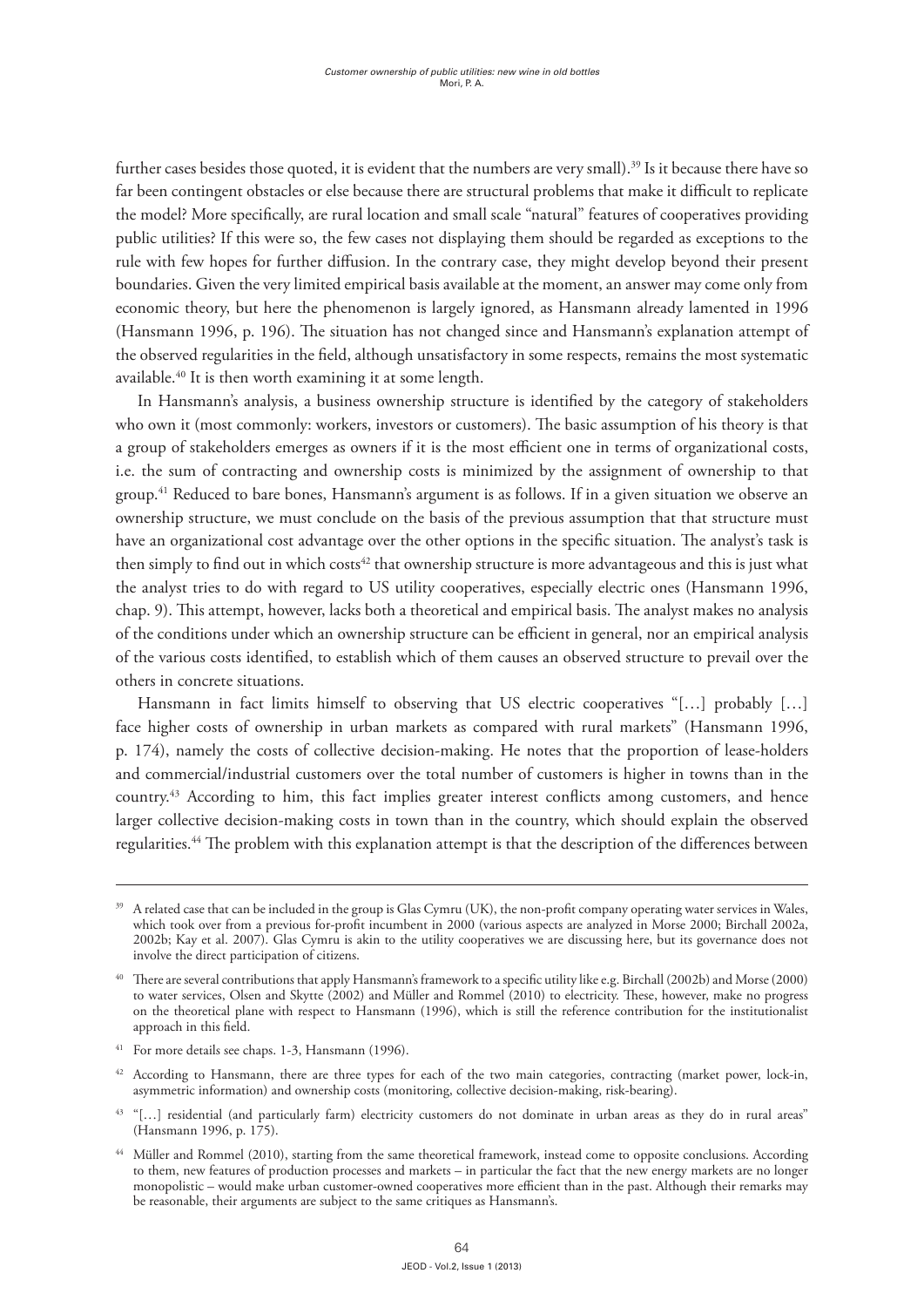town and country is not supported by any empirical evidence. In particular, there is nothing to prove that cost differences in collective decision-making, if any, are such that they indeed outweigh differences in other organizational costs. Hansmann's previous statement is in fact just a hypothesis yet to be proved true, since sparse anecdotal facts cannot be taken as proof of anything.

The lack of a proper efficiency analysis, theoretical or empirical, actually leaves us with the starting question unanswered, that is: are the observed features of old electric cooperatives due to structural economic factors, and hence in a way necessary, or just dependent on contingent, non-economic ("historical") factors, and hence different outcomes would be possible in other circumstances? At present, no theory has answers to offer, certainly not Hansmann's, and also empirical analyses of the electric and water sectors are unable to unambiguously settle the efficiency issue.<sup>45</sup> Meanwhile, a policy debate has developed about alternatives to the classic organizational modes of public services (Holtham 1997; Pollitt and Birchall 1998; Leadbeater and Christie 1999; Mayo and Moore 2001; Maltby 2003), from which, however, no definite prescriptions for action can be drawn either, owing to the absence of a full-fledged theory or solid empirical evidence. In conclusion, new theoretical work on this issue is sorely needed without which clear-cut answers can hardly be given on the hot issues concerning customer ownership. In the next section, we detail the problems facing such a quest and examine a few facts that may favour the diffusion of a new model of customer ownership.

# **5. Privatizations and customer ownership**

The structure of the water and electricity sectors that took shape at the beginning of their history was to remain stable for almost a century: the majority of public utilities were government-owned for most of the 20th century, at least in Europe, and in just a minority of cases private for-profit operators were active under a variety of arrangements with governments (Millward 2005). In the interstices of this bi-partite framework, we find the historical cooperatives providing public utilities – in marginal and poor areas – as exceptions to the rule. These cooperatives arose everywhere for the same basic reason: the construction of infrastructures like electric grids, aqueducts, etc., was excessively costly outside towns to attract for-profit enterprises or to be realized by local governments unable to levy enough taxes from sparsely populated constituencies. In these circumstances, citizens sometimes succeeded in establishing cooperatives for providing the service themselves.<sup>46</sup> In most countries where they are present today, cooperatives providing public utilities are marginal in quantitative terms, with the conspicuous exception of the United States where rural electric cooperatives are the major operators in the countryside. New horizons, however, are now opening up for this organizational model in the wake of privatization failures.

Starting from the 70's, a wave of utility privatizations spread from the USA and Britain to the rest of Europe and other countries in the West.<sup>47</sup> Behind them was the idea that public service provision ought

<sup>&</sup>lt;sup>45</sup> Since the 60's, numerous attempts have been made to estimate the relative efficiency of alternative ownership structures in these sectors. Most of them compare municipal and for-profit firms (a small number consider cooperative ones too) by various empirical techniques. Results reached by different studies do vary a lot and no clear-cut conclusions emerge. The size of this literature makes even a cursory review impossible here. We refer to De Alessi (1974) for a survey of the early literature on electricity and Greer (2010) for later contributions; for a survey of the literature on water see Madhoo (2007).

<sup>&</sup>lt;sup>46</sup> This is what basically occurred everywhere with slight variations across countries. For instance, while in Europe initiative was almost exclusively private, in the USA rural electrification by cooperatives was spurred by the government as part of Roosevelt's New Deal.

<sup>&</sup>lt;sup>47</sup> And some developing countries too (Yadoo and Cruickshank 2010). Here, however, we focus on developed countries.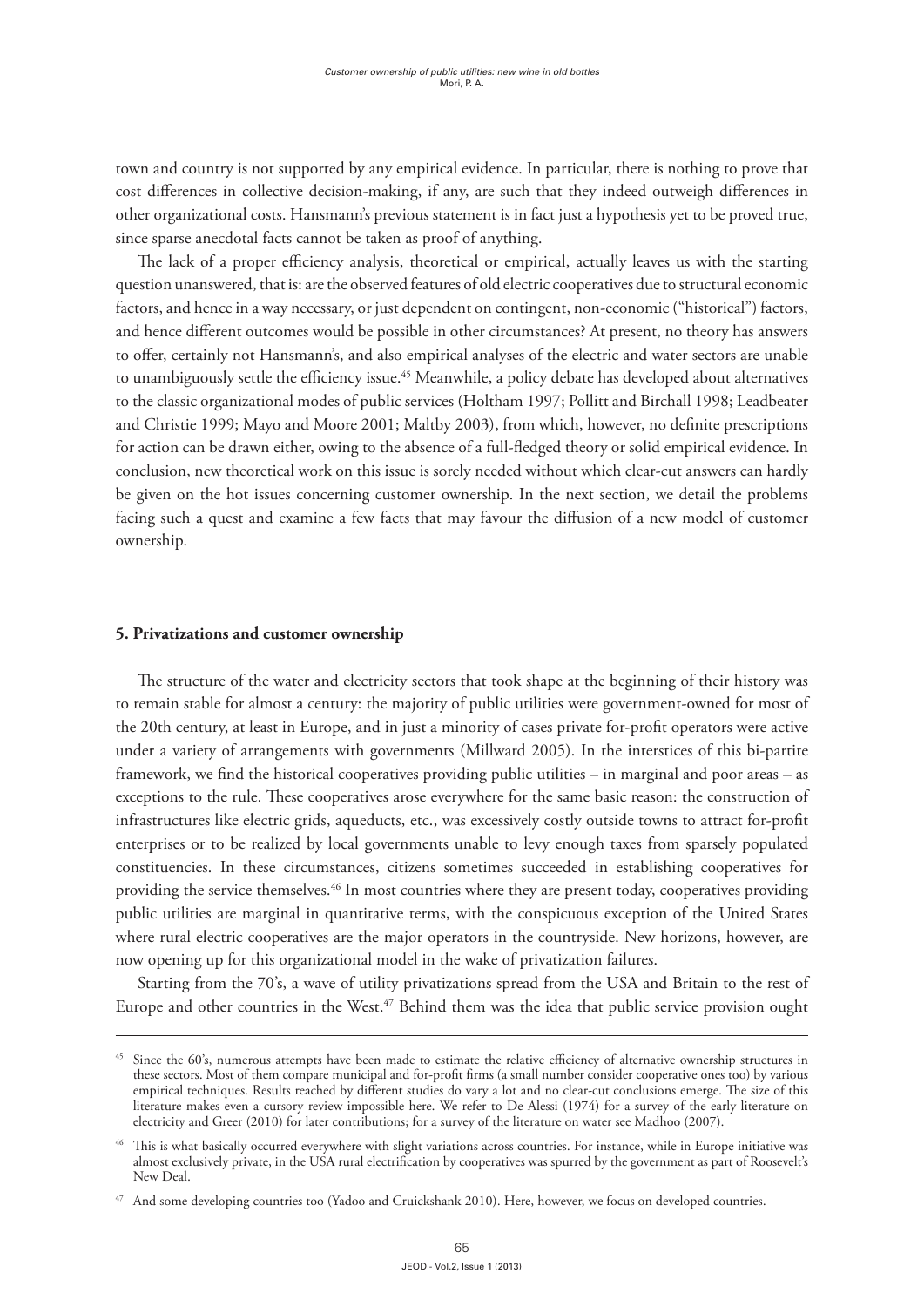to be replaced by private provision for two basic reasons: the supposed inefficiency of public provision and the need to finance new investments in infrastructures (Bognetti and Obermann 2008). It is to be emphasized that the latter motivation has gained increasing importance, owing to the financial constraints that have been affecting governments in many EU countries and elsewhere lately. Privatizations have so far mostly consisted of the contracting out of services or the transfer of public enterprises to investors, whereby services that were once publicly provided have begun to be provided by for-profit enterprises,<sup>48</sup> usually in monopolistic markets.49 For this reason, private providers are usually subject to regulatory rules set by public authorities, mainly regarding tariffs (the concern here is of course the possible exploitation of customers through high tariffs owing to the absence of competition). Privatizations, however, did not live up to expectations and started quite soon to reveal flaws, which have been fuelling widespread political opposition to them. As a consequence, a few experiences have come to an end and projected privatizations have been blocked in several countries. Water is an emblematic case. The past ten years have witnessed the failure of a few water privatizations in South America (e.g. the Cochabamba case in 2000) and Europe (e.g. Wales in 2000). Moreover, campaigns have raged against privatization projects in a number of countries (Hall et al. 2005). One of the last events along this line was the Italian 2011 popular referendum over the privatization of municipal water companies (the ballot was overwhelmingly against this option).<sup>50</sup>

What are the motivations for the growing opposition to privatizations? At Cochabamba, the trigger event was tariff rises in the face of a service quality that had not improved or had even worsened. In Wales, the process that led in 2000 to the establishment of Glas Cymru, though different in many respects, also started with tariff rises that were judged as excessive by citizens. A recurring cause of discontent is then the perception of an unjustified burden for the service: tariff rises occurring after a privatization are often perceived as excessive.51 Regulation can in principle deal with this problem satisfactorily, as economic theory teaches. Its failures, where they occur, are indeed mainly implementation failures due to a variety of reasons: governments and their agencies may not be competent enough or sufficiently informed or may not have sufficient power to carry out effective regulation; officials may collude with regulated firms, and so on. $52$ 

Regulation failures are one of the main issues facing public utilities today, but not the only one. For example, consider waste disposal. Landfills and incinerators can either serve the communities that host them or other communities. It occurs more and more frequently that in the first case the nearby residents – those most affected – oppose installation, in the second the whole population does, sometimes with violent

<sup>&</sup>lt;sup>48</sup> Sometimes they went back to private operators after a previous nationalization, as in the case of electricity in Italy.

<sup>&</sup>lt;sup>49</sup> When we talk of privatizations, we usually refer to monopoly markets. Market liberalizations bring competition into the market, as government retreats; with privatizations we have the government's retreat but no competition in the market (at most competition "for" the market).

<sup>50</sup> As a matter of fact, the referendum was about the legitimacy of rewarding invested capital and the obligation for local governments to auction off water-service franchises, but its true political object was the privatization of water services itself and the outcome was the cessation of the government's programme of privatizations.

<sup>&</sup>lt;sup>51</sup> There is some empirical evidence on the influence of tariffs on citizens' attitudes to privatizations/liberalizations, see e.g. Van Gyes et al. (2009). Moreover, when water is concerned, psychological factors are likely to play a role too. Water, unlike other goods, has a strong symbolic load. Perhaps one of the deepest motivations of the opposition to water privatization is the perception that third parties, extraneous to the community, can profit from an asset that is essential, of general interest to the community and that it somehow feels as its own.

<sup>52</sup> Criticism of utilities regulation dates back to at least the 60's and has produced a huge literature, both in economics and political science, which cannot be reviewed here even cursorily. Broadly speaking, research has highlighted two main groups of causes: "inefficiency", due to the agency problems besetting regulatory authorities, and "collusion" in various forms, like regulatory capture (on this see the literature review in Laffont and Tirole 1991) and so on. Concerning inefficiency see the survey by Noll (1989); on collusion see Rose-Ackerman (1999).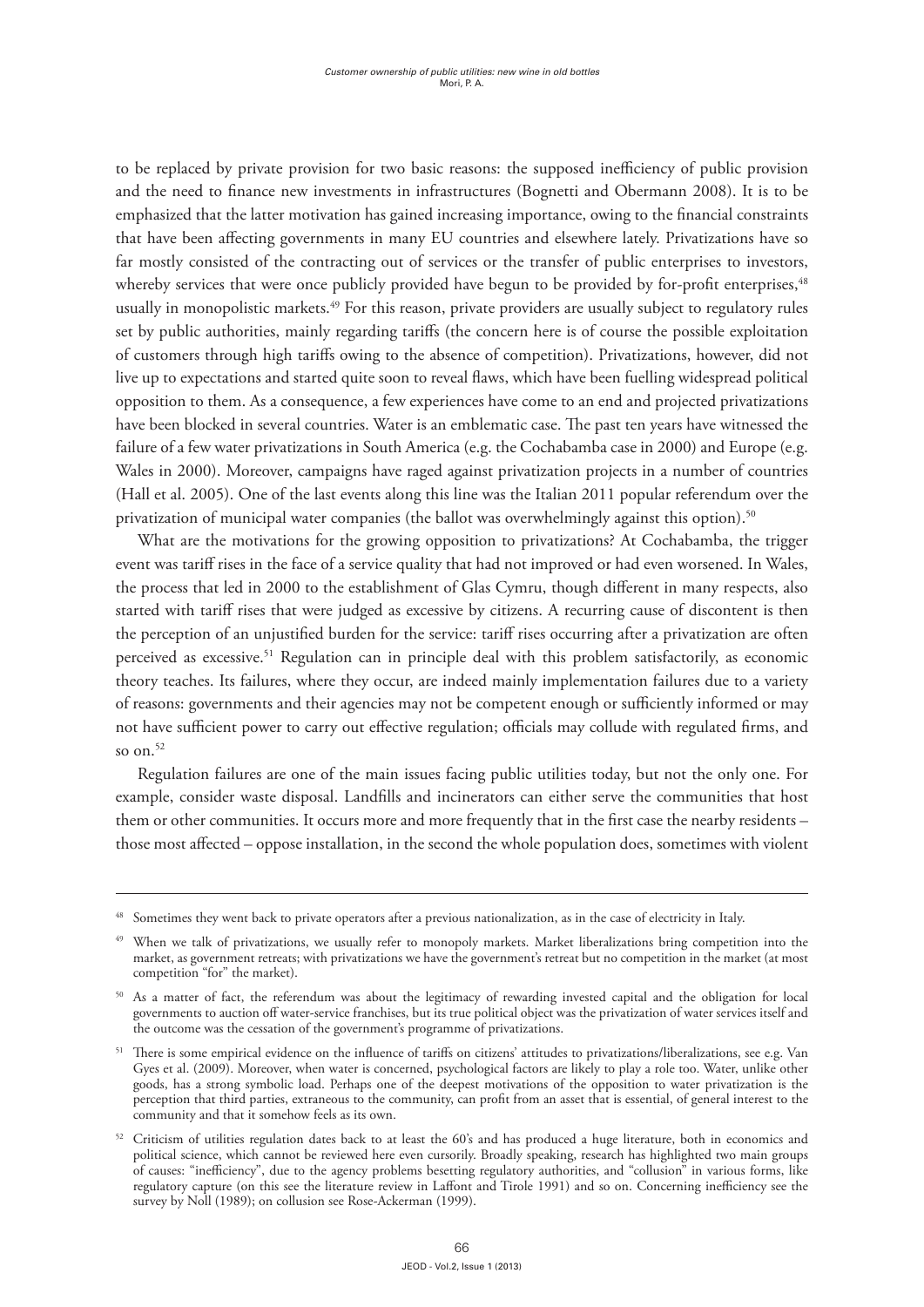outbreaks too (as e.g. in the 2009 garbage crisis in Naples, Italy).<sup>53</sup> In both cases, the disposal site – or better the service it produces – is essential since the spill-over effects (externalities), in this case negative, significantly affect the welfare of the citizens involved, and is of general interest because it concerns the whole community, since it bears on goods like the environment and the landscape. However, the problems here are different from water.

Why do people oppose disposal sites (and for that matter incinerators, thermal power plants, and so on)? Part of the answer is to be sought in compensations. Those who suffer negative externalities should receive appropriate compensations, monetary or other, from those who enjoy the service but do not suffer them (or suffer to a lesser extent: what matters is the differential).<sup>54</sup> If a community hosts a disposal site that serves other communities, the whole community (or otherwise only a part) is entitled to compensation, but in any case it is obvious that in the absence of compensations those who are damaged by the facility will oppose it in all possible ways. Therefore, compensations are certainly part of the story, but a further essential ingredient is "information asymmetries" about service quality.

Facilities like waste disposal sites, incinerators, nuclear power plants, etc. involve significant hazards to public health, but proper operation of these plants is capable of abating the risks to acceptable levels. The way they are run is therefore critical. Since for-profit enterprises have an incentive to save on operating costs (sometimes even by committing crimes, such as disposing of hazardous waste in illegal ways), government monitoring of service quality is needed. At this point, a problem already present in other terms in water service becomes apparent. If regulatory authorities may be ineffective in tariff control, they may also fail to monitor service quality effectively, for the same basic reasons – inefficiency and collusion – and as a result, excessive hazards may befall the population.

To sum up, in many Western countries today public utilities are entangled in a loop. On the one hand, a public financial crisis – most acute in Europe at present – severely limits the ability of governments to make investments and makes it necessary to attract private finance for public services.55 This causes a thrust towards the contracting-out of services or selling public enterprises to for-profit entrepreneurs.<sup>56</sup> On the other hand, citizens' trust in the public authorities that are to monitor or regulate service providers is low and this produces a thrust in the opposite direction, with the undesirable consequence that a complete stall sometimes occurs, as is presently the case for the water sector in Italy. A possible way out of these doldrums is customer ownership, which presents a few potential advantages with respect to the previous issues.

The first aspect to underline is the handling of information in customer-owned enterprises. Information asymmetries about service quality are, as we have seen, a crucial problem for waste disposal but, to a greater or lesser degree, for all public services. The customer-owned cooperative allows tackling the problem in a radical way: service customers are the owners of the company and in this role they have direct access to internal information. Moreover, the democratic governance prevents power imbalances among members and the strategic use of power for manipulating information by one group at the expense of others. Therefore, though probably imperfect even in this context, access to information is certainly easier in cooperatives than in the competing organizations, both the for-profit enterprise – where information is typically private to the management and the controlling stockholders – and the government enterprise –

<sup>53</sup> It is the so-called NIMBY effect (Not In My Backyard).

<sup>&</sup>lt;sup>54</sup> Much of the economic literature on the phenomenon is indeed about compensations, cf. e.g. Kunreuther and Kleindorfer (1986), Mitchell and Carson (1986), Easterling and Kunreuther (1995). An interesting alternative view is held by Frey and Oberholzer-Gee (1997) who show that money incentives may be detrimental to civic-duty motivations.

<sup>&</sup>lt;sup>55</sup> For example, the current estimate of the required investments in the water sector in Italy is in excess of 64 billion Euros over the next 30 years, 50% of which is needed for sanitation (Bardelli 2011).

<sup>56</sup> That is type 2 and type 3 privatizations in Vickers and Yarrow's (1991) terminology.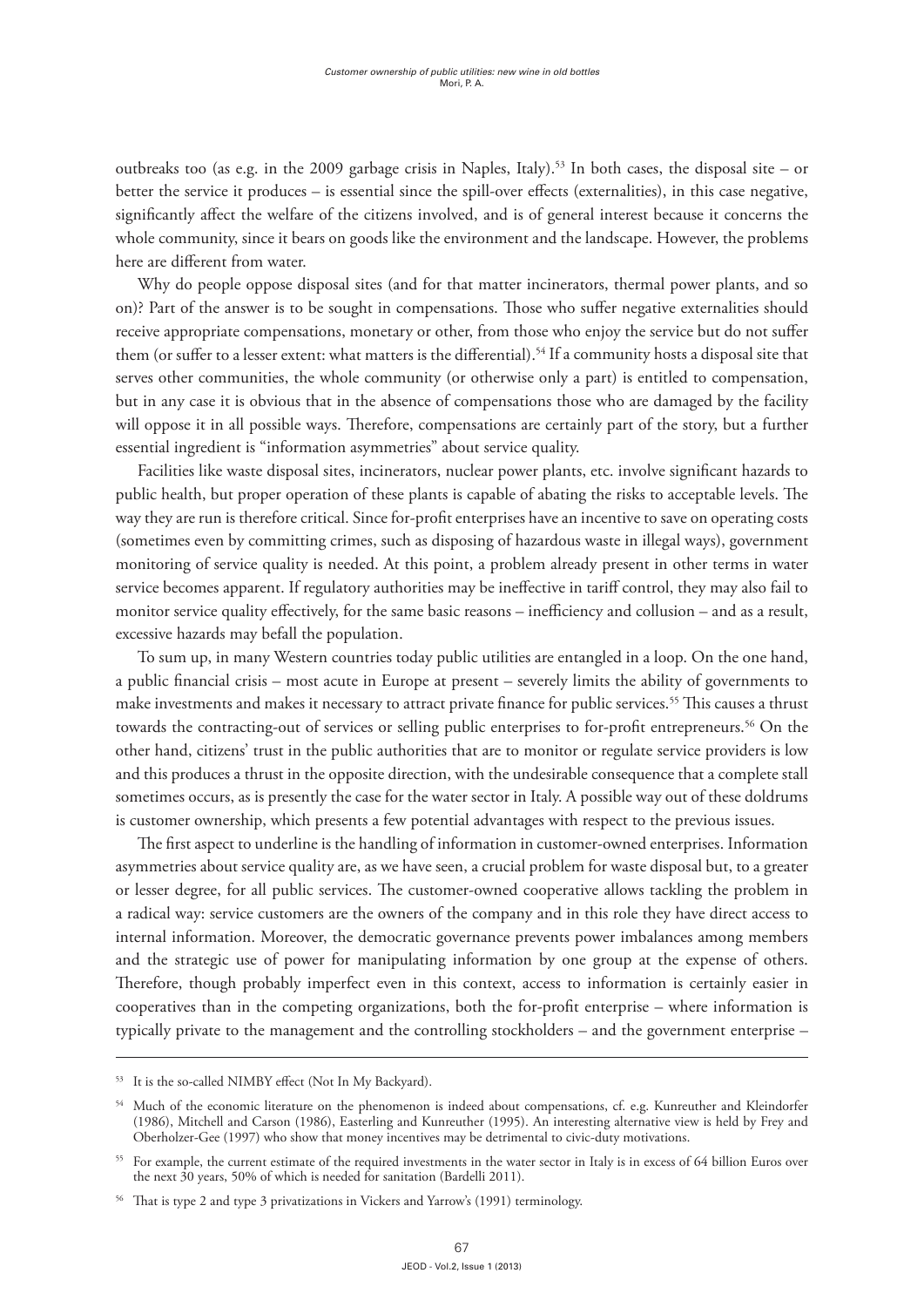where access to information is mediated by government bureaucracy, which is an interested party too. It is to be recalled that access to information can be decisive in solving conflict situations where control of information is key.57

The issue of self-determination receives a better response in the cooperative than in the two competing organizational forms too. In the cooperative, members exert control on a democratic basis, just like citizens over government. By contrast, in for-profit organizations, control rests with third parties, possibly extraneous to the territory where they operate. Public enterprises are not directly democratic, but are controlled by elected governments and hence subjected to a democratic rule of last resort. The two democratic governance modes, however, differ greatly: the citizens' control chain is shorter in the customer-owned cooperative than in the public enterprise, which makes it presumably less costly, thanks to the removal of political costs caused by meddling, corruption, etc., and more effective too. For example, if customer-citizens want to fire the management of a public enterprise, they have no other means but to vote against their political patrons, a very indirect and diluted form of control, whereas citizen-members can directly vote against the management or even sue it for misbehaviour.

If direct access to information and stronger citizen control are possible advantages over both the public and the for-profit enterprise, there are a few specific advantages over the latter type only. In contrast to the for-profit enterprise, the customer-owned cooperative's goal is not profit but customer satisfaction. Moreover, the cooperative favours the local entrenchment of the accumulated capital too: asset lock rules, which are usually in force by virtue of law (as in Italy) or by-laws, stipulate that the surplus produced by the firm may not be distributed and thus it remains available to the community, unlike the for-profit provider (one of the charges most frequently raised against them is just that the profits produced in the territory may migrate elsewhere). The last but not least potential advantage of the cooperative enterprise over the for-profit firm lies in "self-regulation". We have already hinted at the pitfalls of government regulation: for-profit operators of a public utility need to be regulated by public authorities but regulation may turn out ineffective owing to organizational inefficiency, lack of political clout or collusion. By contrast, if it is citizens themselves who operate the service, regulation is no longer necessary or is required in a lighter form. It sometimes happens that customer-owned cooperatives are excluded altogether from tariff regulation, like almost all of the US electric cooperatives. However, if participation is voluntary and subject to the obligation of universal service, the possible presence of non-owner customers requires some form of third-party regulation in order to prevent their exploitation by owners. The point is that in this case a regulatory framework specific to this organizational mode is required, which is possibly lighter, less expensive and more effective.

So far, we have talked about the potential advantages of customer ownership, but there are potential disadvantages too, which are to be contrasted to the former. Cooperatives providing public utilities often have to face substantial investments (indeed, as we have seen, one of the main motivations of privatizations is just the inability of governments to finance new infrastructures). Customer-owned cooperatives combine democratic control and citizens' responsibility for the management and financing of service provision. Responsibility is generally good but, when large investments are involved, the financial problem may be a serious obstacle on the way to the cooperative solution. A second problem is the effective exercise of democracy. If it is not difficult to understand how there can be an effective democratic control of the management by a small number of members, doubts are legitimate with large numbers, and clearly, if control becomes less effective, extra costs are likely to arise relative to other organizational structures, in

That customer ownership may have a positive impact on the public attitude to the installation of certain facilities (wind farms in the case studied) has been noted by Warren and McFadyen (2010) among others.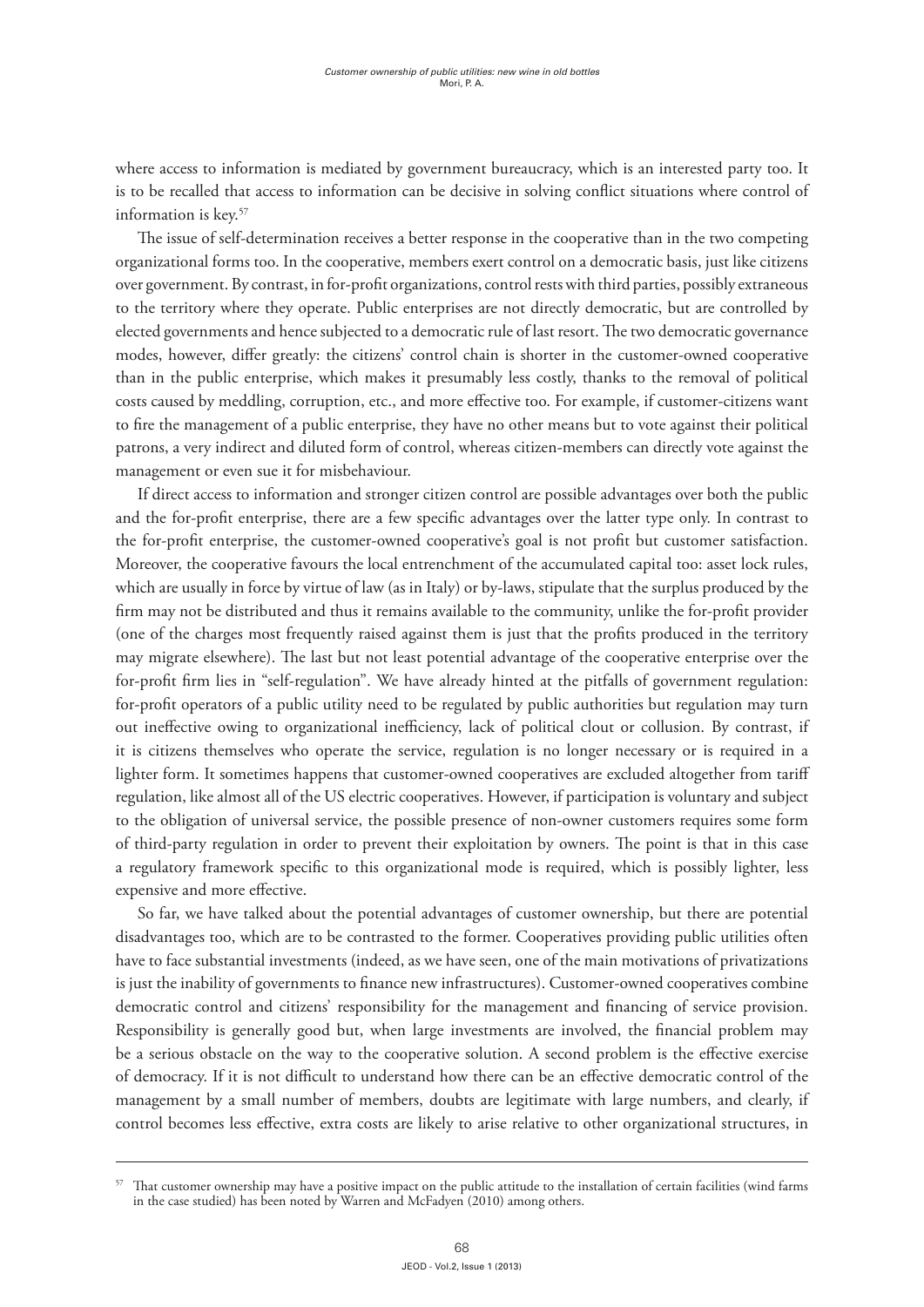particular investors' concentrated ownership. However, it is possible that through devising appropriate forms of democratic governance, the negative impact can be significantly abated.

The previous discussion has illustrated the issues on the table and the possible remedies offered by customer ownership, but of course it is not enough to decide if and where this is indeed the optimal organizational mode. This requires knowing the exact conditions in which those advantages arise and whether they are of such magnitude to outweigh countervailing disadvantages, which certainly calls for further theoretical and empirical investigations: only new research can provide appropriate answers. Nonetheless, one point is sufficiently clear from the previous discussion. Despite its negligible diffusion at present, customer ownership is a serious alternative to both government ownership and contractedout operation by for-profit firms and deserves to be carefully evaluated against the latter. In the end, the privatization deadlock that besets public services in some countries today may be the trigger event that has so far been missing and eventually allow the diffusion of customer ownership of public services beyond the niches where they are presently entrenched.

## **6. Conclusions**

Today, many countries are facing conditions similar to those that were prevalent at the origins of utility cooperatives. On the one hand, the public sector is no longer capable of catering efficiently to some of the basic needs of communities (and not only in the field of public utilities). On the other hand, there is either a lack of private entrepreneurs willing to provide such services or citizens' aversion to them. All this is more and more often producing deadlocks. We have argued that the problem may find a solution through customer ownership. Present problems, however, are harder and of a considerably larger scale than in the past, since investment requirements for infrastructures are nowadays much bigger and communities are much larger as well. These facts pose new challenges that can hardly be met in the absence of appropriate policies.

To emphasize the importance of policy for the future development of customer ownership, we recall a historical fact. In 1908, the municipality of Tésero (Italy) – a small village in the Dolomites mountain range – funded and built a hydro-power station for local electricity provision, which it ran until 1962 (the year of electricity nationalization in Italy). In 1914 at Pozza di Fassa, another small village just a few kilometres away, an electric cooperative was established by citizens for the same purposes (and is still active). The two villages were similar in terms of environmental, social and economic conditions, but differed in one fundamental respect: in one case there was the direct engagement of the municipality in the service provision, which was missing in the other. Two parallel histories then started in the same years and in the same territory originating from different initial stances by the local governments, in one case making room for citizens' direct initiative.

Government behaviour is certainly no less crucial today than it was at the dawn of these experiences, but this is not the only factor on which the progress of customer ownership depends. If it is to spread beyond the small rural communities where it typically developed in the past, the cooperative model itself must be refined and adapted to the new contexts too. Innovation and experimentation are needed, as was the case a century ago when customer-owned cooperatives took their first steps. Some of them failed due to objective difficulties, others were successful and turned into community businesses, which had a deep effect on their local economies. This is the example to follow, building on the past with an eye to the future.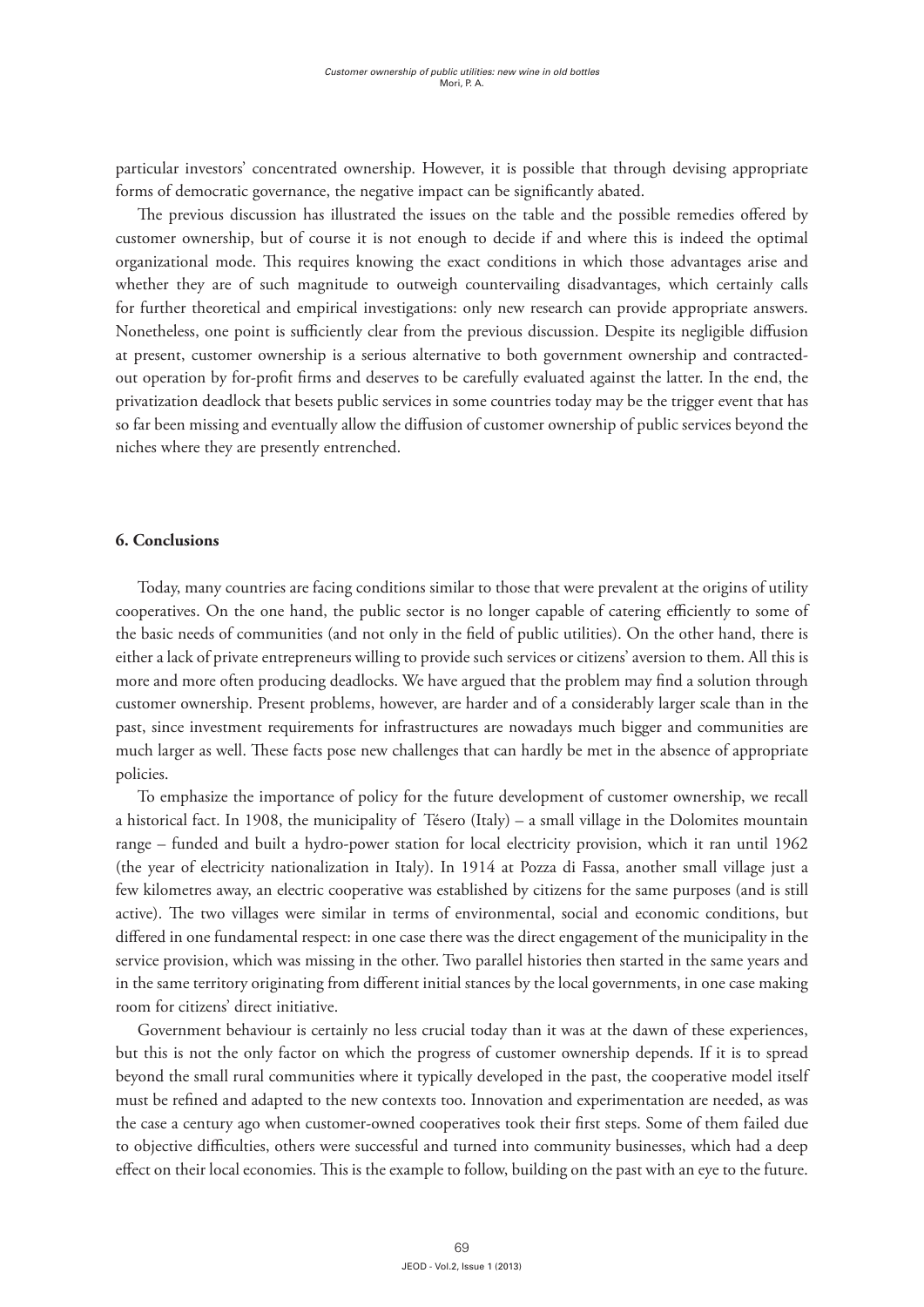# **References**

- Bakker, K. (2008). The ambiguity of community: Debating alternatives to private-sector provision of urban water supply. Water Alternatives 1, 236-252.
- Bardelli, L. (2011). Acqua pubblica, patrimonio ambientale tutelato e "Idraulici efficienti". L'acqua 2, 13- 18.
- Bauby, P. (2012). Local services of general economic interest in Europe. Water services: What are the challenges?. Annals of Public and Cooperative Economics 83, 561-583. http://dx.doi.org/10.1111 /j.1467-8292.2012.00477.
- Birchall, J. (2002a). The implications for corporate governance of the proposed mutual ownership of water utilities and public transport. Journal of Corporate Law Studies 2, 155-181.
- Birchall, J. (2002b). Mutual, non-profit or public interest company? An evaluation of options for the ownership and control of water utilities. Annals of Public and Cooperative Economics 73, 181-213. http://dx.doi.org/10.1111/1467-8292.00191.
- Bognetti, G., Obermann, G. (2008). Liberalization and privatization of public utilities: Origins of the debate, current issues and challenges for the future. Annals of Public and Cooperative Economics 79, 461-485. http://dx.doi.org/10.1111/j.1467-8292.2008.00367.
- Brock, G. (2002). Historical overview. In Cave, M., Majumdar, S., Vogelsang, I. (Eds.), Handbook of Telecommunications Economics, Amsterdam: North Holland.
- Calzada, J., Dávalos, A. (2005). Cooperatives in Bolivia: Customer ownership of the local loop. Telecommunications Policy 29, 387-407. http://dx.doi.org/10.1016/j.telpol.2005.03.002.
- Cooperatives UK (2009). Simply Legal. Manchester.
- De Alessi, L. (1974). An economic analysis of government ownership and regulation. Public Choice 19, 1-42. http://dx.doi.org/10.1007/BF01718544.
- Dubois, U., Saplacan, R. (2010). Public service perspectives on reforms of electricity distribution and supply: A modular analysis. Annals of Public and Cooperative Economics 81, 313-356. http:// dx.doi.org/10.1111/j.1467-8292.2010.00413.
- Easterling, D., Kunreuther, H. (1995). The dilemma of siting a high-level nuclear waste repository. Boston: Kluwer. http://dx.doi.org/10.1007/978-94-011-0629-0.
- Eigner-Thiel, S. (2005). Kollektives Engagement für die Nutzung erneuerbarer Energieträger. Hamburg: Kovav-Verlag.
- Finger, M., Laperrouza, M. (2011). Liberalization of network industries in the European Union: Evolving policy issues. In Finger, M., Künneke, R.W. (Eds.), Handbook of Liberalised Infrastructure Sectors. London: Edward Elgar Publisher, 345-365.
- Frey, B.S., Oberholzer-Gee, F. (1997). The cost of price incentives: An empirical analysis of motivation crowding-out. American Economic Review 87, 746-755.
- Greer, M.L. (2010). Electricity Cost Modeling Calculations. Burlington (MA): Academic Press.
- Hall, D., Lobina, E., de la Motte, R. (2005). Public resistance to privatisation in water and energy Development in Practice 15, 286-301. http://dx.doi.org/10.1080/09614520500076126.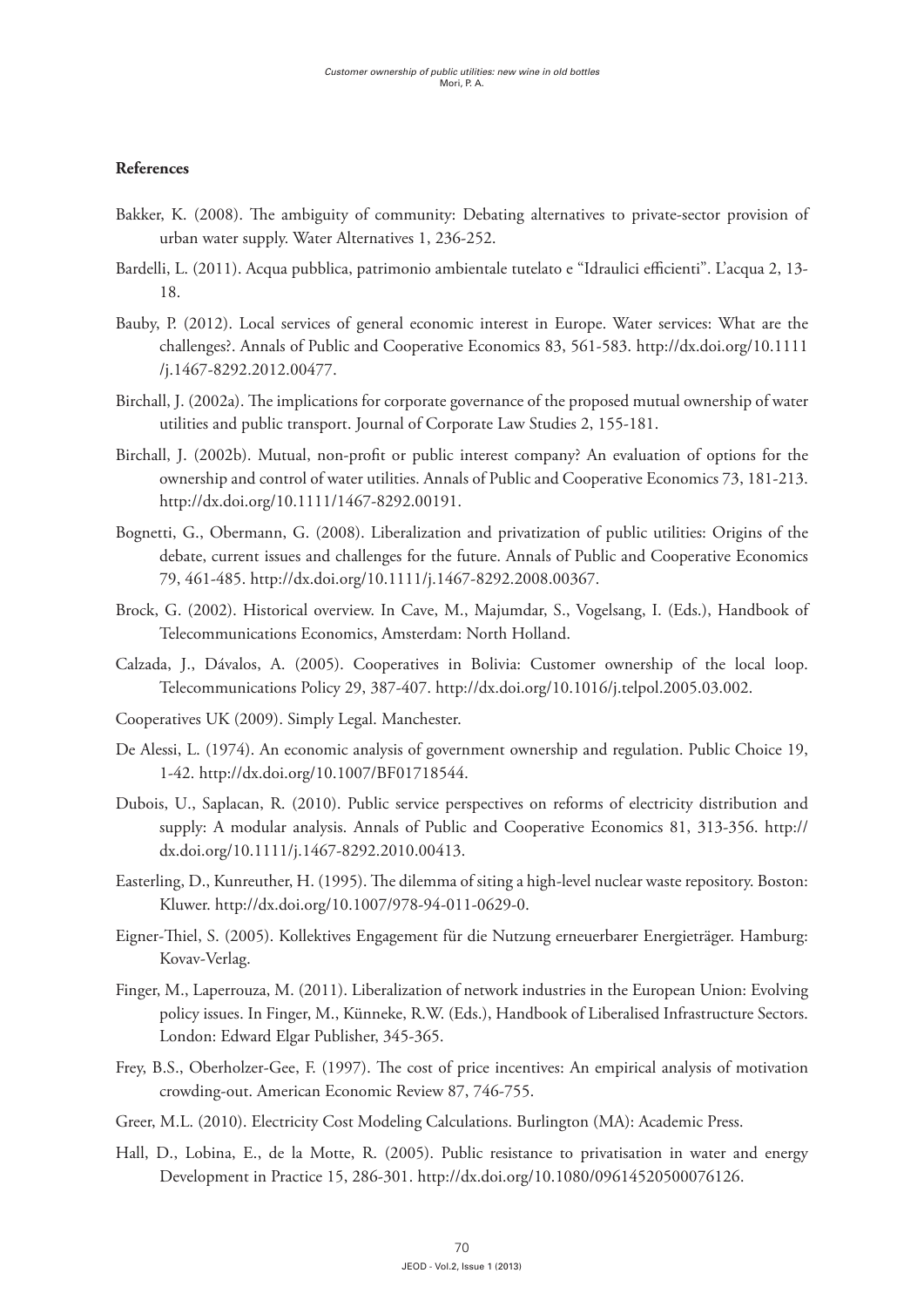Hansmann, H. (1996). The ownership of enterprise. Cambridge (Mass.): Harvard University Press.

- Hermann, C., Verhoest, K., Andersson, M., Brandt, T., Hofbauer, I., Schulten, T., Thörnqvist, C. (2008). Varieties and variations of public service liberalisation and privatisation. Leuven: Pique Policy Report no. 4.
- Holstenkamp, L., Ulbrich, S. (2010). Bürgerbeteiligung mittels Fotovoltaikgenossenschaften: Marktüberblick und Analyse der Finanzierungsstruktur. Leuphana-Universität Lüneburg, Working Paper Series in Business and Law, no. 8.
- Holtham, G. (1997). The water industry: Why it should adopt the mutual society model. Journal of Cooperative Studies 29, 3-8.
- Hukka, J.J., Katko, T.S. (2009). Complementary paradigms of water and sanitation services: Lessons from the Finnish experience. In Castro, J.E., Heller, L. (Eds.). Water and sanitation services. Public policy and management. London: Earthscan, 153-172.
- Kay, A., Kassim, B., Pickernell, D., Brooksbank, D. (2007). Negotiating an exception Glas Cymru and the politics of regulatory discretion in the England and Wales water industry. Policy Studies 28, 175-191. http://dx.doi.org/10.1080/01442870701312100.
- Kunreuther, H., Kleindorfer, P.R. (1986). A sealed-bid auction mechanism for siting noxious facilities. American Economic Review 76, Papers and Proceedings, 295-299.
- Laffont, J.-J., Tirole, J. (1991). The politics of government decision making: Regulatory institutions. Quarterly Journal of Economics 106, 1089-1127. http://dx.doi.org/10.2307/2937958.
- Leadbeater, C., Christie, I. (1999). To our mutual advantage. London: DEMOS.
- Littlechild, S. (1988). Economic regulation of privatized water authorities and further reflections. Oxford Review of Economic Policy 4, 40-68. http://dx.doi.org/10.1093/oxrep/4.2.40.
- Madhoo, Y.N. (2007). International trends in water utility regimes. Annals of Public and Cooperative Economics 78, 87-135. http://dx.doi.org/10.1111/j.1467-8292.2007.00328.
- Maltby, P. (2003). In the public interest Assessing the potential of public interest companies. London: Institute for Public Policy Research.
- Mautz, R., Byzio, A., Rosenbaum, W. (2008). Auf dem Weg zur Energiewende: die Entwicklung der Stromproduktion aus erneuerbaren Energien in Deutschland. Göttingen: Univeristät-Verlag Göttingen.
- Mayo, E., Moore, H. (2001). The mutual state: How local communities can run public services. London: New Economics Foundation.
- Millward, R. (2005). Private and public enterprise in Europe: Energy, telecommunications and transport, 1830-1990. Cambridge: Cambridge University Press. http://dx.doi.org/10.1017/ CBO9780511497124.
- Mitchell, R.C., Carson, R.T. (1986). Property rights, protest, and the siting of hazardous waste facilities. American Economic Review 76, Papers and Proceedings, 285-290.
- Mori, G. (Ed.) (1992). Storia dell'industria elettrica in Italia Le origini: 1882-1914. Roma-Bari: Laterza.
- Mori, P. (2013). Community and cooperation: The evolution of cooperatives towards. New models of citizens' democratic participation in public services provision. Trento: Euricse.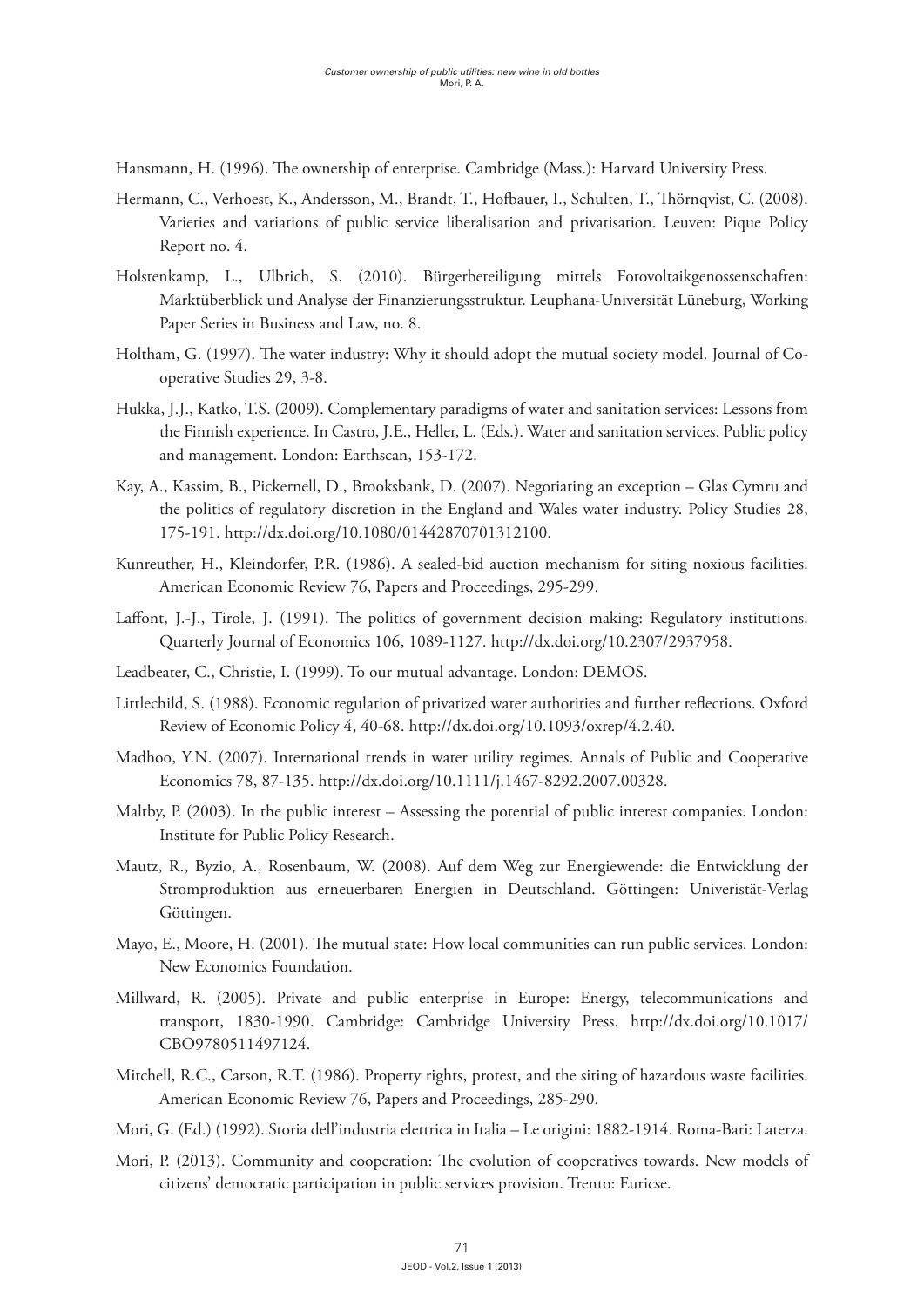- Morse, L.B. (2000). A case for water utilities as cooperatives and the UK experience. Annals of Public and Cooperative Economics 71, 467-495. http://dx.doi.org/10.1111/1467-8292.00149.
- Müller, J., Rommel, J. (2010). Is there a future role for urban electricity cooperatives? The case of Greenpeace energy. Berlin.
- Müller, J.R., Holstenkamp, L. (2012). Governance and financing of German energy cooperatives. Lüneburg: Leuphana University.
- National Electrification Administration (NEA) (2011). Annual Report 2011. Quezon City.
- National Rural Water Association (NRWA) (2004). Comparative advantages of alternative forms of public ownership for community water supply systems. White Paper, Boulder (CO).
- Noll, R.G. (1989). Economic perspectives on the politics of regulation. In Schmalensee, R., Willig, R.D. (Eds.). Handbook of industrial organization. Amsterdam: North Holland, vol. II, 1254-1287.
- Olivera, O., Lewis, T. (2004). Cochabamba! Water war in Bolivia. Boston: South End Press.
- Olsen, O.J., Skytte, K. (2002). Consumer ownership in liberalized electricity markets: The case of Denmark. Annals of Public and Cooperative Economics 78, 69-88. http://dx.doi.org/10.1111/1467- 8292.00186.
- Pollitt, C., Birchall, J. (1998). Decentralizing public service management. London: Macmillan.
- Rose-Ackerman, S. (1999). Corruption and government: Causes, consequences, and reform. Cambridge: Cambridge University Press. http://dx.doi.org/10.1017/CBO9781139175098.
- Ruiz-Mier, F., van Ginneken, M. (2006). Consumer cooperatives: An alternative institutional model for delivery of urban water supply and sanitation services?. World Bank, Water Supply and Sanitation Working Notes no. 5, January.
- Schreuer, A., Weismeier-Sammer, D. (2010). Energy cooperatives and local ownership in the field of renewable energy technologies: A literature review. RICC Report no. 4.
- Spiller, P.T. (2013). Transaction cost regulation. Journal of Economic Behavior and Organization 89, 232- 242. http://dx.doi.org/10.1016/j.jebo.2012.03.002.
- Spinicci, F. (2011). Le cooperative di utenza in Italia e in Europa, Trento: Euricse (http://euricse.eu/it/ node/1615).
- Takala, A.J., Arvonen, V., Katko, T.S., Pietilä, P.E., Åkerman, M.W. (2011). The evolving role of water cooperatives in Finland. International Journal of Co-operative Management 5, 11-19.
- Toke, D. (2005). Community wind power in Europe and in the UK. Wind Engineering 29, 301-308. http://dx.doi.org/10.1260/030952405774354886.
- US Department of Agriculture (USDA) (2002). Agricultural cooperatives in the 21st Century. Cooperative Information Report no. 60.
- US Environmental Protection Agency (USEPA) (2009). 2006 Community Water System Survey Report, Volume I.
- Van Gyes, G., Vael, V., Vandekerckhove, S. (2009). Liberalising services of general economic interest: The citizen-user perspective in six EU countries. Leuven: Pique Policy Report no. 5.
- Vickers, J., Yarrow, G. (1991). Economic perspective on privatization. Journal of Economic Perspectives 5, 111-132. http://dx.doi.org/10.1257/jep.5.2.111.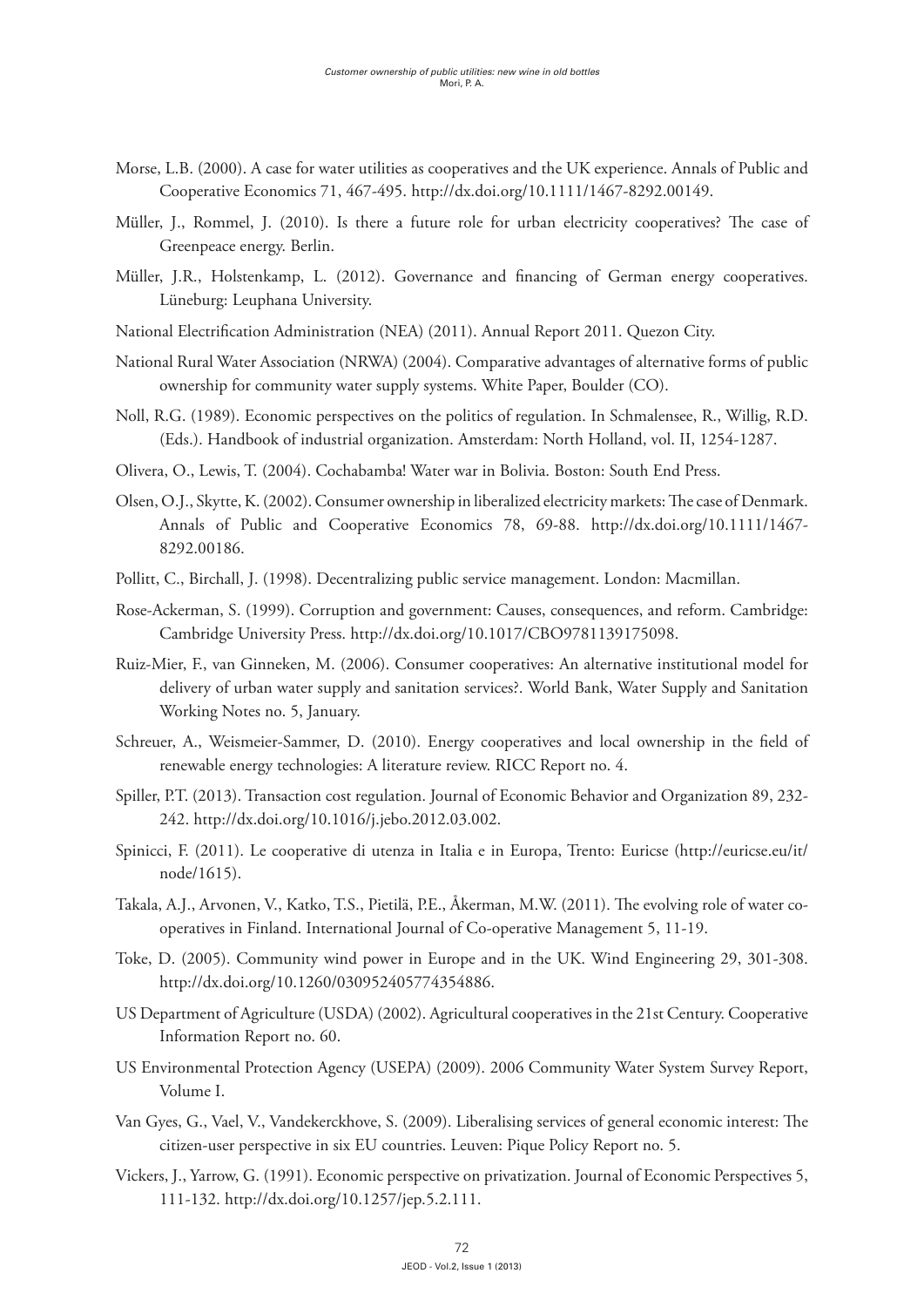- Warren, C.R., McFadyen, M. (2010). Does community ownership affect public attitudes to wind energy? A case study from south-west Scotland. Land Use Policy 27, 204-213. http://dx.doi.org/10.1016/j. landusepol.2008.12.010.
- Willis, R., Willis, J. (2012). Co-operative renewable energy in the UK. Manchester: Co-operatives UK.
- Wilson, E.J., Plummer, J., Fischlein, M., Smith, T.M. (2008). Implementing energy efficiency: Challenges and opportunities for rural electric co-operatives and small municipal utilities. Energy Policy 36, 3383-3397. http://dx.doi.org/10.1016/j.enpol.2008.05.007.
- Yadoo, A., Cruickshank, H. (2010). The value of cooperatives in rural electrification. Energy Policy 38, 2941-2947. http://dx.doi.org/10.1016/j.enpol.2010.01.031.
- Zeuli, K.A., Cropp, R. (2004). Cooperatives: Principles and practices in the 21st Century. University of Wisconsin Madison.